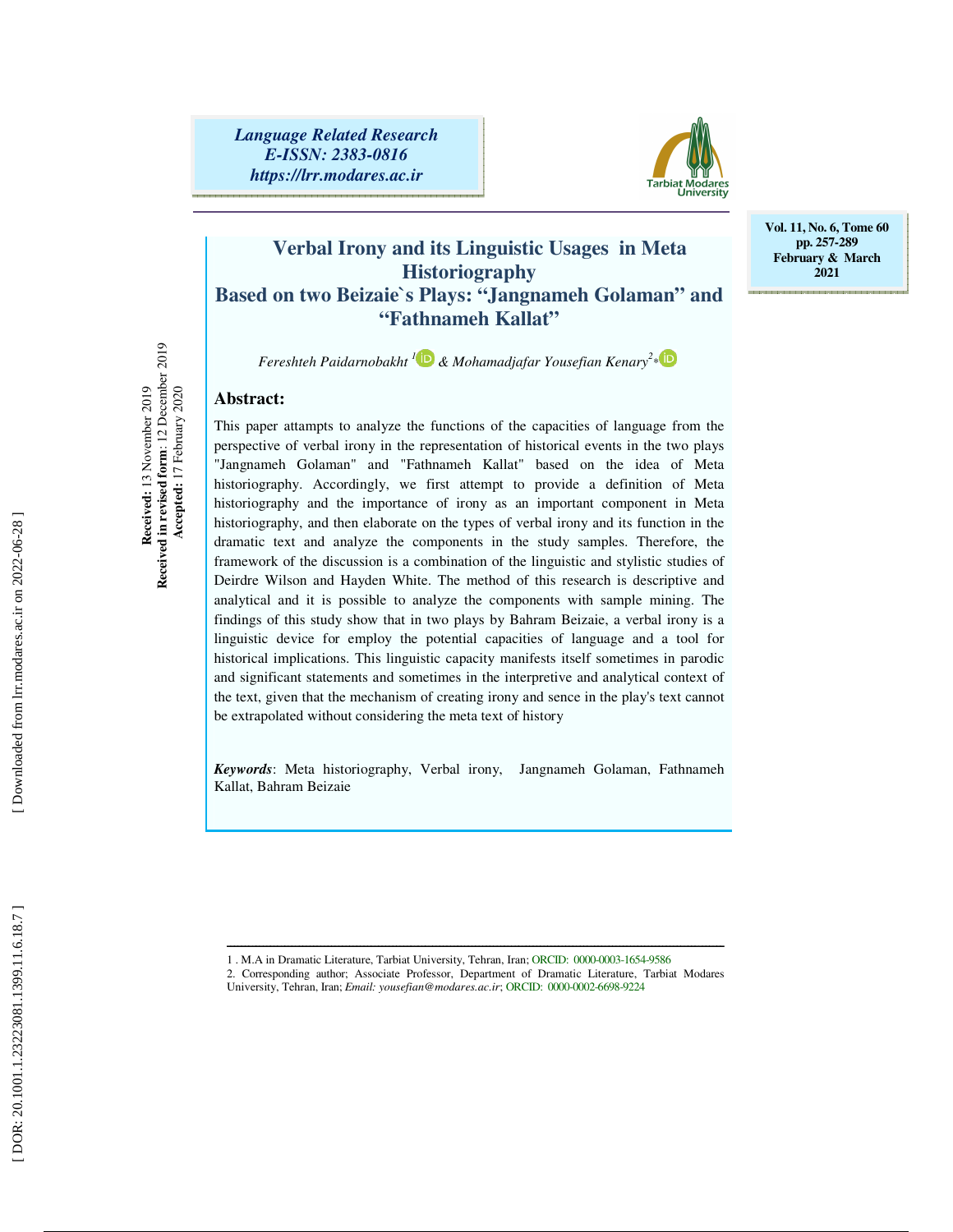*Language Related Research 11(6), (February & March, 2021) 257-289*

#### **1. Introduction**

Dramatic literature is one of the most critical fields in dealing with historical and social themes. It has undergone extensive developments in line with new theories in other areas of science. One of the latest theories that have a linguistic approach is the idea of metahistory. This theory, described by the American philosopher and historian Hayden White, has received much attention from scholars and researchers in recent years. It has become the basis of literary studies from a linguistic perspective. This research, to explain the idea of metahistory from the standpoint of linguistic practices, tries to answer how verbal irony, as one of the main components in metahistory, leads to the representation and not the re-narration of history in Bahram Beyzai's plays. To this end, we first explain the idea of meta-history, verbal irony, and its types as basic features in meta-historiography. Within Wilson and Sperber's verbal ironic theory framework, we study the two plays *Jangnameh Golaman* and *Fathnameh Kallat*.

Hayden White's idea of metahistoriography was a literary strategy for recreating history. Based on Nietzsche, White believed that there was a gap between facts and perceptions of truth, which was the source of human bitterness and frustration. This gap is an ironic and painful situation from which humanity is to find a way out, and he needs to find that way in himself. Meta-history is a way of extending and talking about this unbearable situation. In general, it has an expressive and rhetorical meaning, which is characterized by relying on the configuration of deep imaginative structures and the function of verbal terms.

As a rhetorical figure, the irony is a conscious turn in this type of narrative history in such a way that no certainty can impose itself on history in the form of a definite interpretation. Hence, there are various reports and reflections about a weak narrative of an event. In this sense, the irony is a trick or rhetorical figure that can produce concepts and meanings in the deep layers of speech, and verbal irony, as the most common type of irony while using its imitative capacities and interpretive and analytical similarities,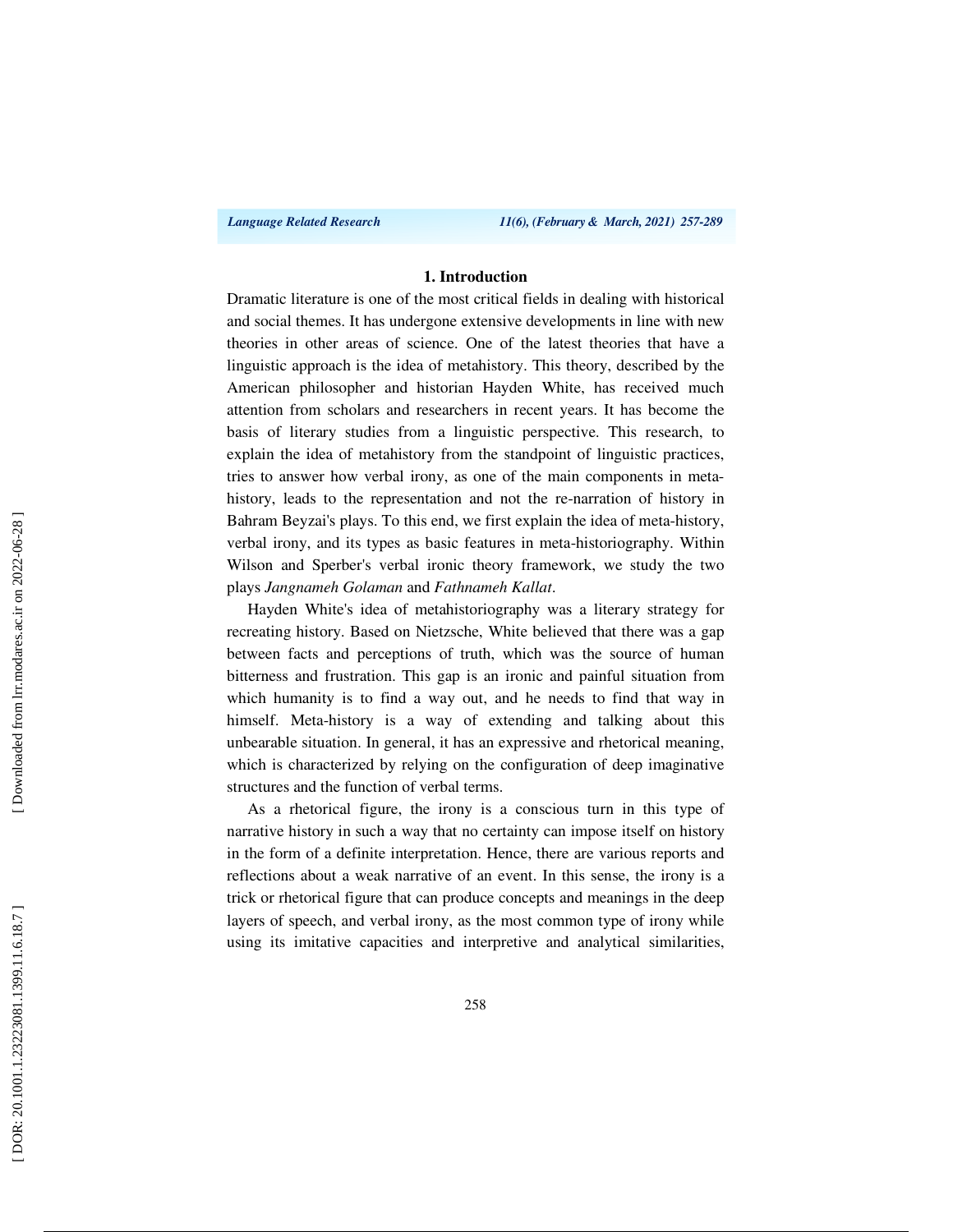#### *Verbal Irony and … Fereshteh Paidarnobakht & Mohamadjafar Yousefian Kenary*

provides a basis for presenting various reports of past events; therefore history is freed from the shackles of imposing a particular narrative.

Wilson and Sperber consider the main feature of verbal irony to be its propositions, which are deliberately uttered by ironists, or they create semantic prominences as a linguistic technique. The first type is "parody," which is a paradox and is related to repetition in the form of language. In a way that there is often an element that has been exaggerated, and the second type is the echo of a word or action that the ironist interprets. Thus, there is always an intermediary between what is said or done and its representation.

In the metahistorical play, we are confronted with ironic expression, so the irony is expressed through two levels of verbal speech and linguistic style. In this sense, language has a vast capacity to deal with historical events. This research method is descriptive and analytical, and it has made it possible to analyze the components by sampling. In this research, based on two plays by Bahram Beyzai, a verbal irony has been studied from the two perspectives of speech and linguistic style. Findings in this study show that the meaning of the word is never limited to parts of speech, but along with body language, tone, and sounds, it forms a kind of expression that is related to the experiences of the audience and therefore, each audience will have their perception and interpretation of it.

In the *Jangnameh Golaman*, although the excerpts are uttered for the purpose of laughter, they are placed in a verbal structure and in relation to the meta-text of history, reflecting a hidden meaning that is deeply connected to the historical and cultural mechanisms of a nation. From an interpretive point of view, we are faced with a kind of linguistic style in which the text is open to interpretation. Thus, understanding this type of irony is in the light of the understanding of the text in the context in which the text is read (or watched). From a metahistorical point of view, this type of irony creates constant references between the present and the past and considers history as the hypertext in which the original text is formed. In this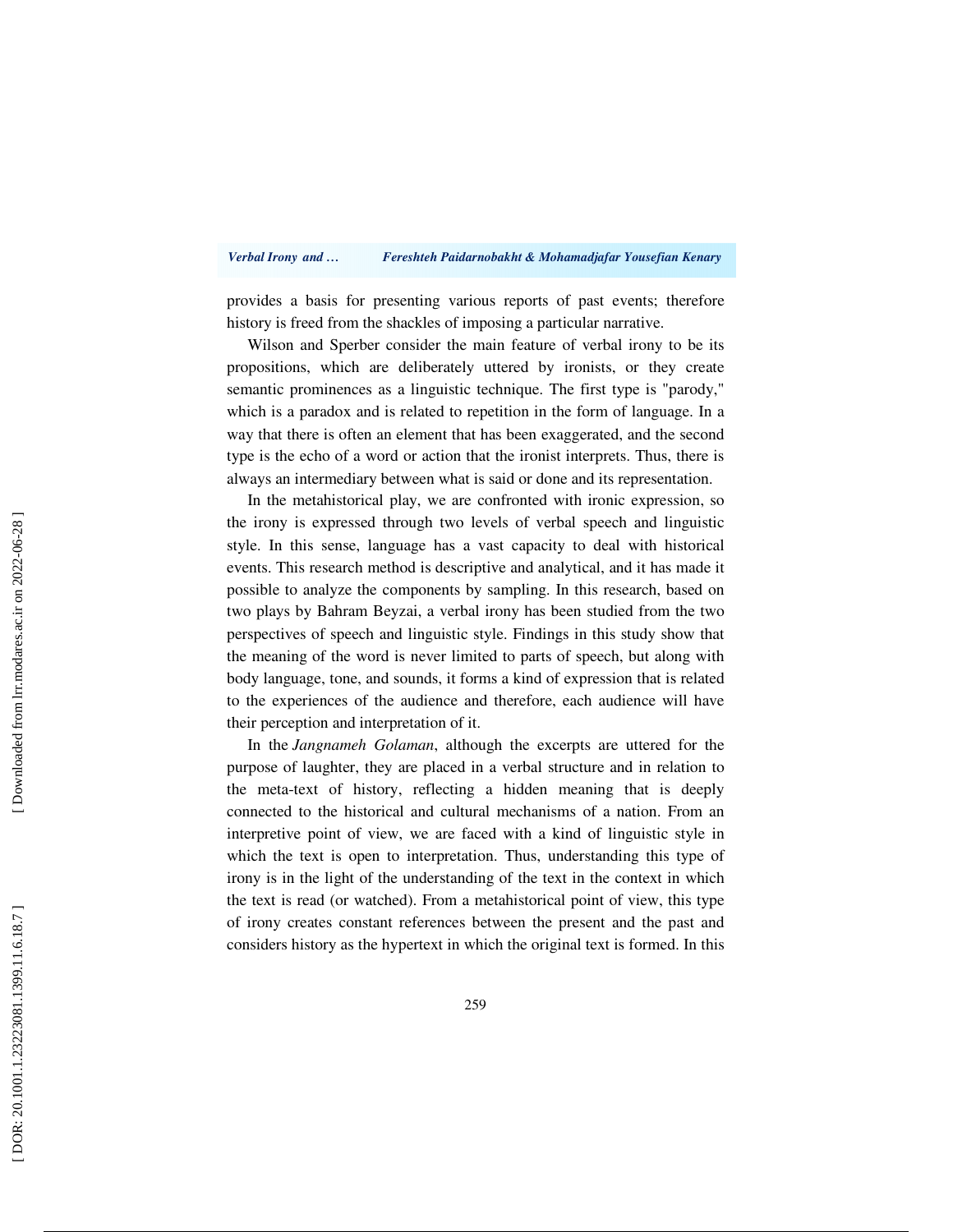sense, in *Fathnameh Kallat*, concepts are constructed concerning the presuppositions and context of the text, but it is not conveyed only through verbal propositions, but it ironically depicts and expresses an agonizing situation.

It seems necessary to mention two points. First, the study of metahistory, as well as verbal irony theories, shows that whether we encounter irony as a verbal proposition or as a linguistic prominence, we are, inevitably, beyond transcendence of grammar and syntax, and practical analysis of ironic discourses; because the ironic sense is not only constructed through the form of language but also in the intermediate relationship between the experiences of the audience and the text. Hence, there is no entirely rational applied model for ironic analysis. The second point is related to the development of this debate in dramatic literature, which can open new perspectives on the study of playwriting, especially the study of dramatic literature in Iran, which is very limited.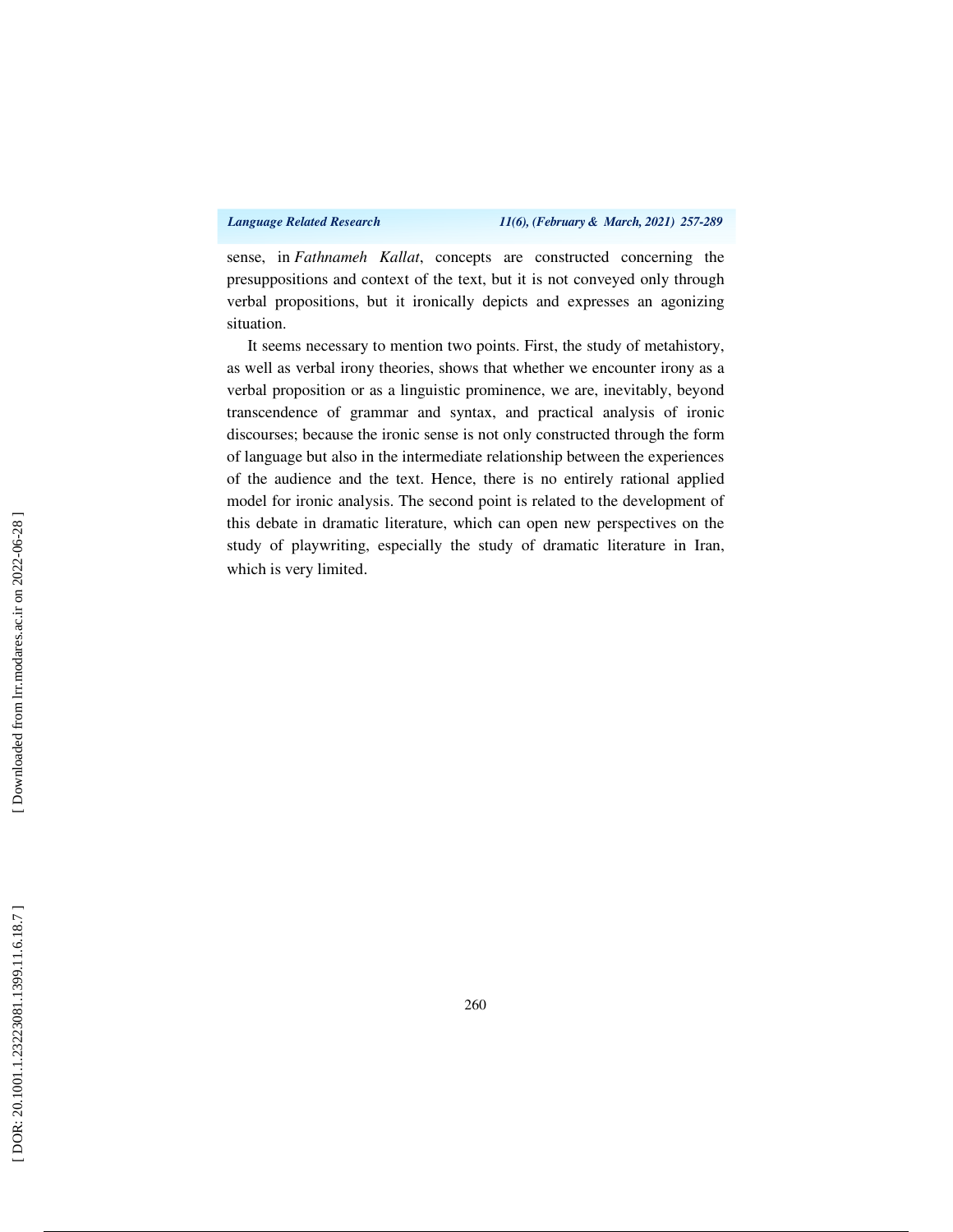ر<br>سارىرىدىكى دوماهنامة علمي- پژوهشي دا ۱، ش1 (پياپی ٦٠) بهمن و اسفند ١٣٩٩، صص١٥٧-٢٨٩

# آيروني كلامي و كاربردهاي زبانشناختيِ آن در فراتاريخنگاري با تكيه بر دو نمايشنامهٔ *جنگنامهٔ غلامان و فتحنامهٔ كلات* اثر بهرام بيضايي

فرشته پايدار نوبخت ٰ، محمدجعفر يوسفيان كنارى َّ

 1. دانشآموختة ادبيات نمايشي، مقطع كارشناسي ارشد، دانشگاه تربيت مدرس، تهران، ايران. 2. دانشيار گروه ادبيات نمايشي، دانشگاه تربيت مدرس، تهران، ايران.

98 پذيرش: 28/ 11/ 98

#### دريافت: ۰۸/۲۲/

#### چكيده

مقالة حاضر ميكوشد بر اساسِ ايدة فراتاريخنگاري، به تحليل عملكرد ظرفيتهاي زبان از منظرِ آيروني كلامي در بازنماييِ رويدادهاي تاريخي در دو نمايشنامة جنگنامة غلامان و فتحنامة كلات بپردازد. بر اين اساس، ابتدا ميكوشيم تعريفي از فراتاريخنگاري و اهميت آيروني بهعنوان يك مؤلفة مهم در فراتاريخنگاري ارائه دهيم و سپس انواع آيروني كلامي و عملكرد آن در متن نمايشي را شرح و بسط داده و به تحليلِ مؤلفهها در نمونههاي مطالعه بپردازيم. بنابراين، چارچوب بحث تلفيقي از مطالعاتِ زبانشناسي و سبکشناسي «ديردر ويلسون» و «هايدن وايت» است. روش انجام اين پژوهش، توصيفي و تحليلي بوده و با نمونهكاوي، امكان تحليل مؤلفهها فراهم شده است. يافتههاي اين پژوهش نشان ميدهد در دو نمايشنامة بهرام بيضايي، آيروني كلامي بهمثابة تمهيدي زباني در جهت بهرهگيري از ظرفيتهاي بالقوة زبان و ابزاري در جهت دلالتگريهاي تاريخي است. اين ظرفيت زباني گاه خود را در گزارههاي پاروديك و كلامي و گاه در بافت تفسيري و تحليليِ متن آشكار ميسازد، با درنظر گرفتن اين نكته كه سازوكارِ ايجاد آيروني و معنا در متن نمايشنامه بدونِ درنظر گرفتنِ فرامتنِ تاريخ ممكن نيست.

ــــــــــــــــــــــــــــــــــــــــــــــــــــــــــــــــــــــــــــــــــــــــــــــــــــــــــــــــــــــــــــــــــــــــــ

E-mail: yousefian@modares.ac.ir :مقاله مسئول نويسندة\*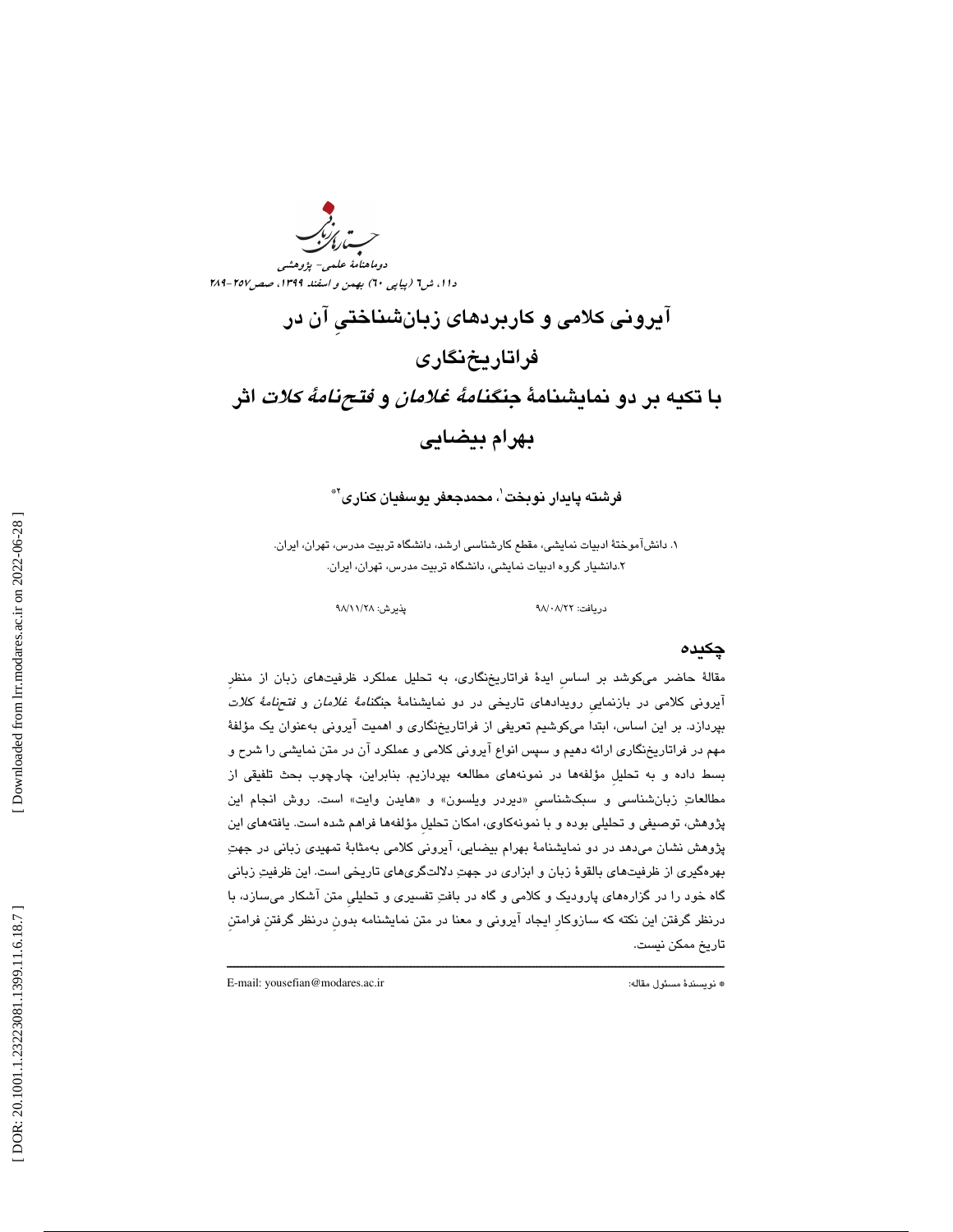فرشته پايدار نوبخت و همكار آيروني كلامي و كاربردهاي...

**واژههاي كليدي**: فراتايخنگاري، آيروني كلامي، جن*گنامهٔ غلامان، فتحنامهٔ كلات*، بهرام بيضايي.

#### 1. مقدمه

ادبيات نمايشي از مهمترين زمينهها براي پرداختن به مضامين تاريخي و اجتماعي است و همراستا با نظريههاي نوين ديگر حوزههاي علوم، سيرِ تحولات وسيعي به خود ديده است. يكي از جديدترين اين نظريهها كه رويكردي زبانشناختي دارد، ايدة فراتاريخنگاري است. اين نظريه كه شارح آن هايدن وايت`، فيلسوف و تاريخنگار امريكايي است بهويژه در سال@اي اخير بسيار مورد توجه محققان و پژوهشگران واقع شده و مبنايِ مطالعات ادبي از منظر زبانشناختي قرار گرفته است. پژوهشِ حاضر با هدف تبيين ايدة فراتاريخنگاري از منظرِ عملكردهاي زباني، ميكوشد به اين سؤال پاسخ دهد كه چگونه آيروني كلامي بهعنوان يكي از مؤلفههای اصلی در فراتاریخنگاری به بازنمایی<sup>٬</sup> (انعکاس) و نه بازروایی<sup>٬</sup> (بازتعریف) تاریخ در نمايشنامههاي بهرام بيضايي منجر ميشود. به اين منظور، ابتدا با تبيين ايدة فراتاريخنگاري، آيروني كلامي و انواع آن را بهعنوان شاخصههايي اساسي در فراتاريخنگاري توضيح ميدهيم و سپس در چارچوبِ نظرية آيروني كلاميِ ويلسون و اسپربر<sup>؛</sup> دو نمايشنامهٔ جن*گنامهٔ غلامان* و *فتحنامهٔ كلات* را مورد تحليل و مطالعه قرار هيم. فرض بر اين است كه در نمايشنامة بهرام بيضايي كلام واجد رفتاري زباني است و ميد آيروني نيز يكي از جلوههايِ تحقق آن است؛ به اين معنا كه آيروني بهمثابة ابزاري دلالتگر مخاطب را به زمينههاي بيرون از متن، يعني تاريخ ارجاع ميدهد. بنابراين، آيروني تنها در محدودة پارهگفتارها شكل نميگيرد، بلكه بر اساسِ تجاربِ ذهنيِ مخاطب او را وارد جرياني تفسيري و استنباطي ميكند.

#### 2. پيشينة تحقيق

استيون گرين بلت ْ ازجمله نظريهپردازاني است كه ايدهٔ فراتاريخ هايدن وايت را دربارهٔ رنسانس و نمايشنامههاي شكسپير، در تفسيرِ روابط قدرت در دورة رنسانس بهكار بست و 1 در عمل نشان داد كه چگونه در فراتاريخنگاري، پيرنگ بر دو محورِ گفتوگو و رويارويي با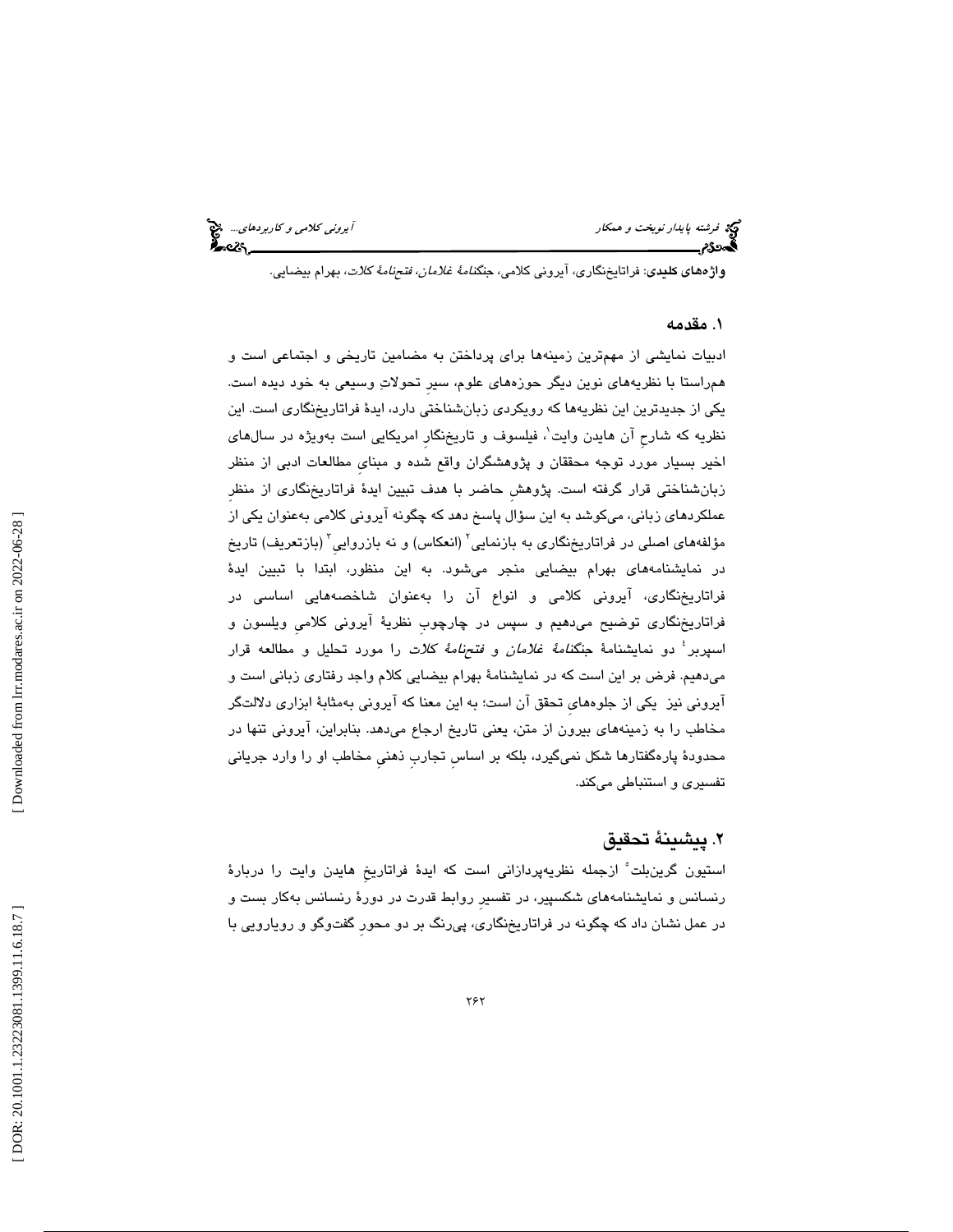تاريخ قرار ميگيرد و «منتقد ادبي ميتواند علاوه بر مطالعهٔ ساختار ادبي متن، به تحليل و تفسيرِ زمينههاي اجتماعي و تاريخيِ متن بپردازد» (5 1980: ,Greenbelt(. گرينبلت بر اين باور است كه «نمايشنامهها بازتابی صادقانهتر از شكل جهان هستند» (-2000 :Dodge, 2000 504). همچنین، پیتر بورک، استاد دانشگاه کمبریج، در مقالهای با عنوان «فراتاریخ: قبل و بعد» ايدهٔ فراتاريخنگاري را انقلابي زباني در سنتِ روايتِ تاريخ و تراژدي توصيف كرده كه ابزارِ<br>گسترش آن آيروني كلامي است (2 :Burke, 2013). رويكرد بورک به فراتاريخنگاري به-مثابة تحولي در روايت و زبان تحت تأثيرِ نظريات محققات ديگري همچون هرمان پل و اوا دومانسكا، گسترش بسياري بافته و حاصل آن پژوهشهاي بيشماري با زمينة عملكرد آيروني كلامي در متون نمايشي بهمثابة ابزاري بياني بوده است. بهطور مثال، ميتوان به مقالهٔ ارون گرینتر، با عنوان «روایت و تاریخ: ردیات هایدن وایت بر تحولات علمی مطالعهٔ تاريخ» (2017 ,Grinter (اشاره كرد كه با مبنا قراردادن فرمهاي گفتاري در روايتهاي ادبي، اهمیت توجه به مسئلهٔ جامعهشناسی تاریخ و همچنین شکاف ِ میان پوزیتیوسم و تفکر ادبی<sup>٦</sup> را در بازنمايي مورد بحث قرار ميدهد.

در ايران نيز، ديدگاه وايت اگرچه هنوز به درستي شناخته و مورد استفاده واقع نشده، اما بسيار مورد توجه بوده است. سيدهاشم آقاجري، يكي از مهمترين كساني است كه در شناخت و تبيين ايدة فراتاريخنگاري هايدن وايت در ايران نقش داشته است. او در مقالة «رهيافت پسامدرنيستي به تاريخ: هايدن وايت» كوشيده است تا ايدهٔ فراتاريخنگاري را تا حد ممكن شرح دهد. (اقاجرى، ١٣٩٦) عباس ميلاني (١٣٨٧) در مقالهاى با عنوان «تاريخ در تاريخ بيهقي» در بررسي و تحليلِ شيوة تاريخنگاريِ ادبيِ بيهقي و نحوة مواجهة او با مادة خامِ تاريخ در بياني شاعرانه و روايي، از منظر هايدن وايت بهره گرفته است و ديدگاه وايت را گفتمان حقيقت<sup>ِ (</sup> ناميده است. حسين پاينده نيز تأملات بسيارى از منظر فراتاريخ هايدن وايت به نقدِ ادبی داشته است. ازجمله مقالهٔ «تاریخ بهمنزلهٔ داستان» (پاینده، ۱۳۸٤) که با رویکردی پسامدرنيستي از ديدگاه هايدن وايت به تاريخ، به بررسي داستانهاي سيمين دانشور ميپردازد. همچنين اميرعلي نجوميان، در مقالهاي با عنوان «تاريخ، زبان و روايت» (نجوميان، 1385)، با اساس قرار دادنِ اين نكته از ايدة فراتاريخنگاري كه تمام وقايع عيني در گذشته، به شکل یک نظام ارتباطی زبانی یعنی متن و کلام تقلیل یافته است، به مفهوم «بازنمایی» در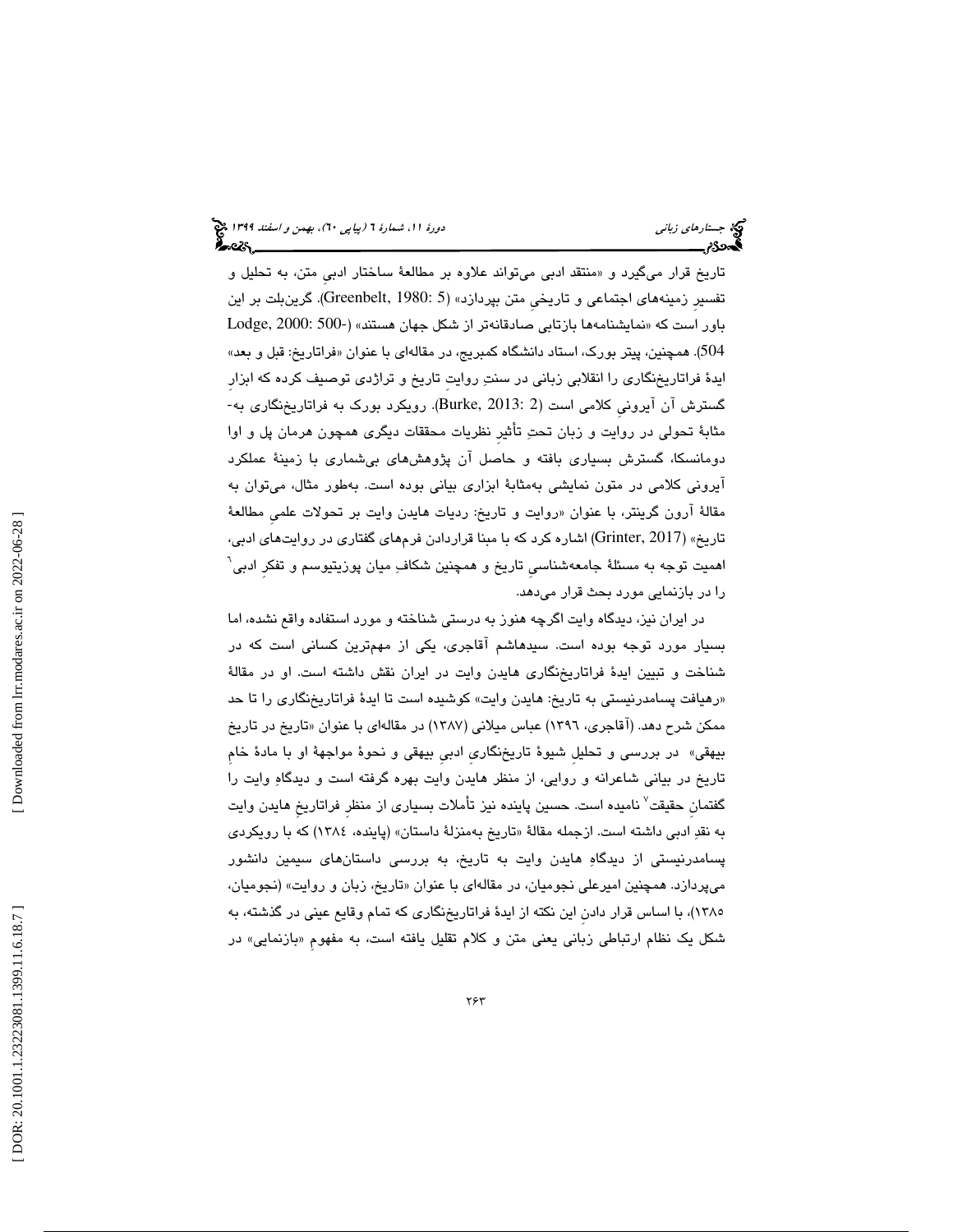فرشته پ*ايدار نوبخت و همكار آيرون كلامي و كاربردهاي..*. من آيرو*ني كلامي و كاربردهاي...*<br>**آيرون كلامي الميلماني...**<br>**آيدددد: آيرون كلامي الميلماني كلامي الميلماني الميلماني الميلماني الميلماني الميلماني الميلماني الميلمان** 

تاريخ بهمثابة متن ميپردازد.

#### 3. چارچوب نظري

ايدة فراتاريخنگاري هايدن وايت، راهكاري ادبي جهت بازآفرينيِ تاريخ بود. وايت به تأسي از نيچه، معتقد بود فاصلهاي ميان واقعيتها و درک از حقيقت وجود دارد كه منشأ تلخكاميها و سرخوردگيهاي انسان است. اين فاصله يا شكاف، يك موقعيت آيرونيك و دردناك است كه راه برونرفت از را آن بايد در خود آن جستوجو كرد. فراتاريخنگاري شيوة گسترش و سخنگفتن دربارة اين وضعيت دردناك است و در كليت خود « مفهومي بياني و بوطيقايي دارد كه با اتكا بر پيكربندي ساختارهاي عميق تخيل و با عملكرد صناعات لفظي مشخص ميشود» (آقاجري، ١٣٩٦: ٣٣). آيروني بهمثابهٔ صنعت زباني، چرخشي آگاهانه در روايتِ تاريخ است به گونهاي كه هيچ قطعيتي نتواند به شكلِ يك تفسيرِ مشخص خود به را تاريخ تحمیل كند. از این رو كه «گزارشها و پژواكهای مختلفی پیرامون یک روایت سست از یک رخداد وجود دارد» (Wilson & Sperber, 1992: 66).

#### 1ـ3 . فراتاريخنگاري

فراتاريخنگاري بازنمود تاريخ بهمثابة متني ادبي است كه در آن قدرت كلام اهميتي بنيادين دارد (1 2013: ,Burke(. اين بازنمايي بهواسطة تمهيدي بلاغي كه آيروني يكي از وجوه آن است، تجلي مييابد (7 1980: ,White(. از آنجا كه در متن نمايشي كلام يكي از عناصر اصلي است، با ايروني از نوع كلامي روبەرو هستيم كه با «ناهمخواني ميان لفظ و معنا، عمل و واقعيت، شرايط و نتيجة وقايع» (رحمانيفر و هادي، :1394 174) بروز مينمايد. هايدن وايت ايدهٔ فراتاريخنگاري را با استفاده از نظريهٔ منطق شاعرانهٔ^ويكو` (١٦٦٨ـ١٧٤٤م) تا حدی تبیین میکند. ویکو از سه شیوه یا سه ورطه از خودآگاهی در جهانهای زبان<sup>۱۰</sup> سخن ميگويد و ميان آنها تمايز قائل ميشود. وايت مرحلة چهارمي (آيروني) به آنها ميافزايد و مدل خود را ميسازد و توضيح ميدهد كه مادامي كه انسان در تاريخ حضور دارد، نميتواند حقيقت واپسين را دربارهٔ تاريخ بداند. اما قادر به بازنگري در فرمي بوطيقايي'' است كه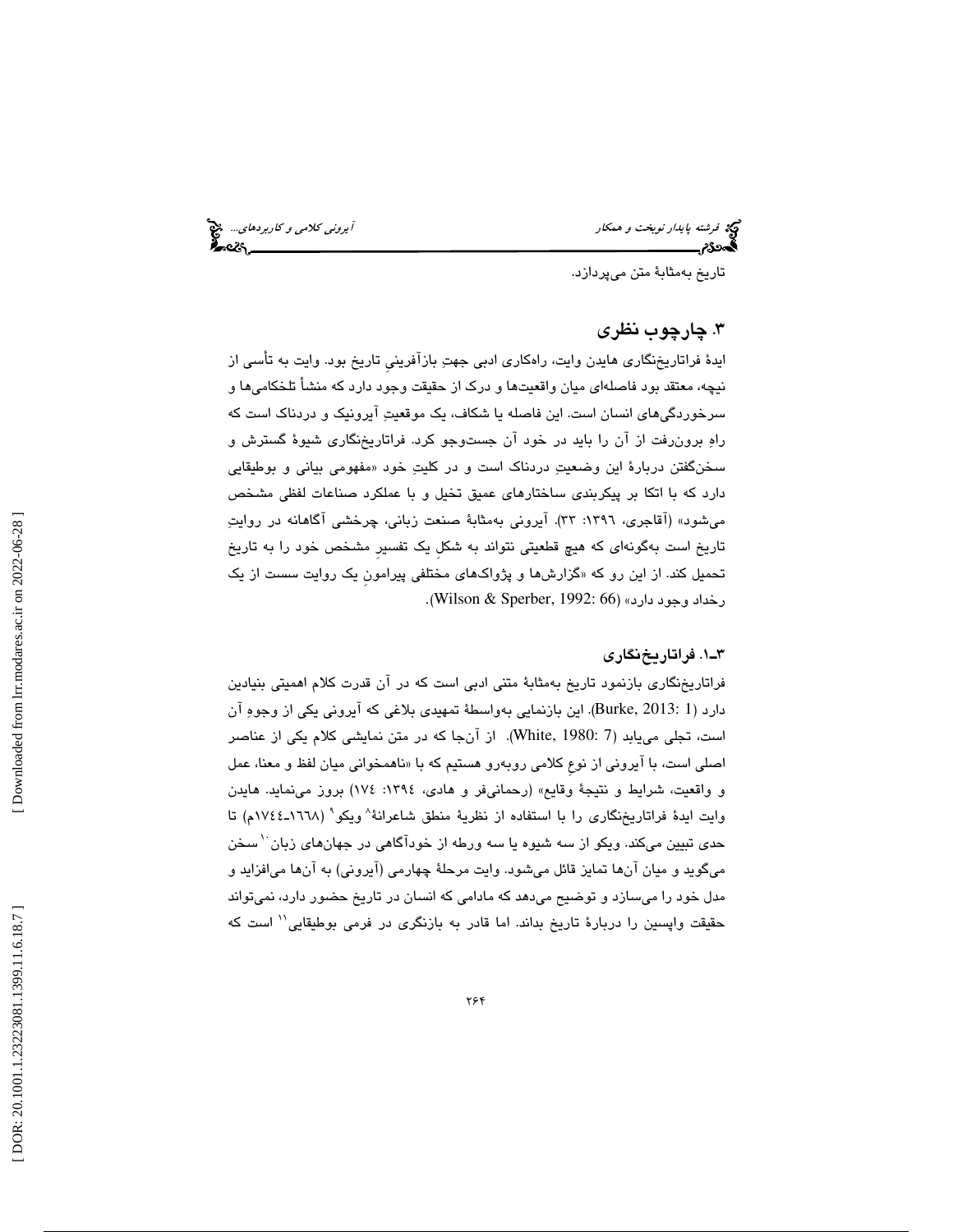6)، بهمن و اسفند 1399 (پياپي 0 جستارهاي زباني دورة ،11 شمارة 6

حقيقت از طريق آن بازنمايي ميشود.

| $\cdot$<br>$\overline{\phantom{a}}$<br>قهرمار<br>مد ا<br>'سىت.<br>ں ،<br>رى<br>$-$<br>ີ∽<br>…ت ت |
|--------------------------------------------------------------------------------------------------|
|--------------------------------------------------------------------------------------------------|

**نمودار ۱**: مدل چرخش زبان هايدن وايت بر اساس نظريهٔ ويكو **Figure 1**: Hayden White language turn model, based on Vico theory

ويكو معتقد بود در دورة خدايان زبان واقعگرا بود و فاصلهاي ميان حقيقت و حقيقتجويي وجود نداشت، اما هرچه بيشتر بشر پيشرفت اين فاصله بيشتر شد تا جاييكه ميان واقعيتها و درك انسانها از حقيقت فاصلهاي بسيار ايجاد شد. وايت با اميد بازگشت به معنا و حقيقت از طريقِ كنشِ بوطيقايي فراتاريخنگاري را مطرح ميكند. بنابراين، فراتاريخي که او مطرح میکند «اصطلاحی هستیشناختی نیست» (اقاجری، ۱۳۹۲: ۲۰)، بلکه در پیوند با رنسانس و تفكر اومانيستي، درپي جست وجوي مرجعي در خود انسان براي توجيه اعمال او در تاريخ است. وايت بر اساس نظرية منطق شاعرانة ويكو نشان ميدهد چگونه تلخ ِ كامي برآمده از ترومايِ تاريخ، با قرار دادن انسان در وضعيتي آيرونيك او را برآن ميدارد كه به جستوجوي بنيادي در بيبنياديها باشد. ( 174 1998: ,Domanska( .

### ۳ـ۲. آيرونى كلامى<sup>۱۲</sup>

آيروني اصطلاحي ادبي است كه عامترين و معمولترين تعريفي كه براي آن وجود دارد گفتن چيزي برعكس است يا نوعي پيچيدگي همراه با ابهام كه معناي كلام را چند وجهي ميكند. (بهرهمند، ۱۳۸۹: ۱۵). در این معنا، ایرونی یک شگرد یا صنعتی است که قادر به تولید مفاهیم و معناها در دل کلام است. کیرکگور (۱۸۱۳– ۱۸۰۵م) در رسالهٔ «مفهوم ایرونی» شرح ميدهد آيروني بر دال وضعيتي تناقضآميز و متظاهرانه است كه آگاهانه اتفاق ميافتد و در آن گويندة كلام، با تظاهر به ناداني و پنهان كردن احساسات، از طريقِ ديالوگ وضوح و روشني ايجاد ميكند (كيركگورد، ١٣٩٥: ٢٥١-٢٧٠). از نظر كيركگور، دو نوع آيروني وجود دارد، آیرونی فکری<sup>۱۲</sup> و آیرونی اجرایی<sup>؛ ۱</sup>. آیرونی فکری ما را به دیدگاه پدیدارشناسی نزدیک ميكند و آيروني اجرايي كه همان آيروني نمايشي يا دراماتيك است، « غالباً نتايج غيرقابل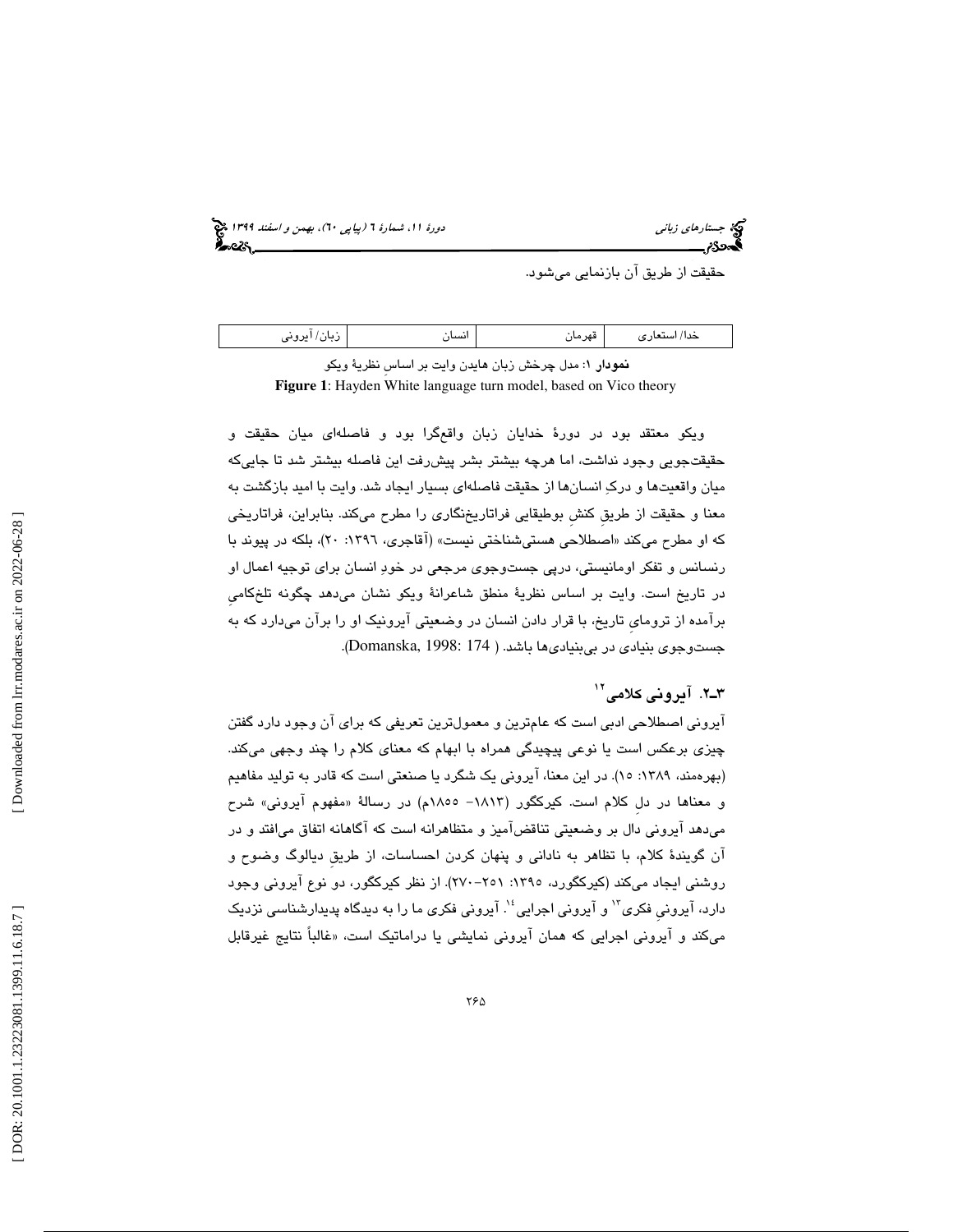پيشبيني پديد ميآورد» (2 2013: ,Burke(. در هر صورت آيروني نمايشِ قدرت بيان نويسنده است كه «يا كلامي است كه خلق ميكند و يا سكوتي كه ميزايد» (كيركگور، ١٣٩٥: )38 . آيرونيِ كلامي كهنترين نوع آيروني است كه هنوز در تعاريف مدرن جاي دارد؛ در بلاغتِ كلاسيكِ يوناني، نوعي شگرد يا فن بلاغي°` به حساب ميآمده است. در آثار افلاطون، بارِ معنايي منفي داشته و معادل خدعه بوده است. آيروني در بوطيقاي ارسطو، معادلِ تجاهل<sup>\\</sup> قرار میگیرد؛ به این معنا كه آیرونیست با تظاهر به نادانی، حقایق را در پس نقایض آشكار مىسازد. اين واژه در آثار كوينتيليان<sup>٧</sup>، در حدود «مدح شبيه به ذم»<sup>۱۸</sup>است كه در آن معنايي متضاد جانشين معناي ظاهري شده و در تحليل بلاغي خطابهها مورد استفاده قرار ميگرفت (بهرهمند، ١٣٨٩: ١٧). آيروني در تعبيرِ كلاسيک القاي غيرمستقيمِ يک معنا و در 19 تعبيرِ مدرن، القايِ غيرمستقيمِ معاني (تأويل) است به اين شرط كه مخاطب نسبت به بافت آيروني آگاهي داشته باشد. ويلسون و اسپربر در مقالهاي با عنوان «آيروني كلامي» (1992) اين نكته را به تفصيل شرح و بسط دادهاند. آنها، ويژگيِ اصليِ آيرونيِ كلامي را گزارهاي بودنِ آن دانستهاند كه عامدانه از سويِ آيرونيستها بر زبان ميآيند ( ,Sperber & Wilson 56 1992:) همچنين، بر اساسِ آرايِ كوينتليان، كه ميان آيروني همچون فن يا تكنيك زباني و آيروني همچون يک برجستگي زباني <sup>۲</sup> تمايز قائل بود (نمودار ۲)، آيروني کلامي را تلفيقي از هر دو نوع دانسته است كه بافت كلام به آن ژرفايي عميق ميبخشد.

#### 1ـ2ـ3 . انواع آيروني كلامي

ديدگاه كوينتيليان در قرن نوزدهم، از طريق رمانتيكهاي آلماني ازجمله فردريك شلگل و كارل زولگر اساسِ پايهگذاريِ فلسفهاي با رويكرد آيرونيك شد (63 2011: ,Paul(. ويلسون و اسپربر از جمله زبانشناساني بودند كه روي اين موضوع كار كردند. آنها با تكيه بر آراي كوينتيليان دريافتند كه آيروني كلامي كاركردهاي متنوعي دارد و از اين حيث به انواعِ جزئيتري نظير «اشارهٔ پژواكي» و «تأويل پژواكي» تقسيمبندي ميشود. 1ـ1ـ2ـ3 . اشارة پژواكي 21

اسپربر و ویلسون «اشارهٔ پژواکی» یا «پارودی»<sup>۲۲</sup> را از ظرفیتهای زبانی آیرونی کلامی نام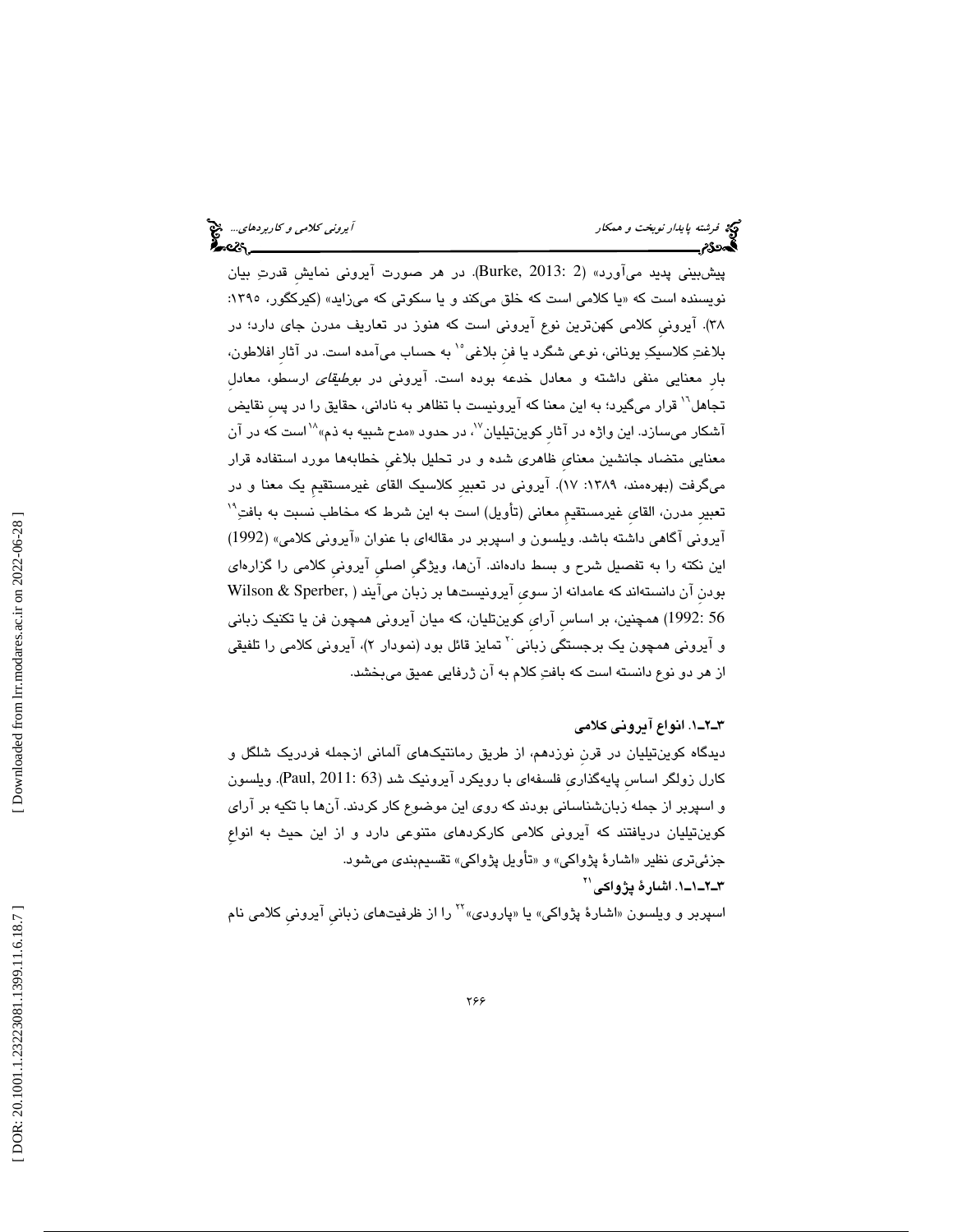ميبرند كه چيزي از جنس نقيضه است و به تكرار در فرمِ زبان بازميگردد. به اين شكل كه غالباً عنصري وجود دارد كه مورد اغراق واقع شده است. پارودي بهطور معمول، استوار بر زمينههاي فرمي و بيقاعده در زبانِ روزمره است. بنابراين، گاه بهمثابة وانمودهسازي کلامی"، صداواژه<sup>،</sup>۲ یا فرم گفتاری°<sup>۲</sup> شباهتهایی میان کلام متن ـــ که به اغراق یا شوخی بیان شده ـــ و موضوع ـــ كه به شكل پارودی در امده ـــ ایجاد میكند (نمودار ۲). این شباهتها از طريق فرمهای نحوی و واژگانی و کنشهای گفتاری<sup>۲۱</sup> ايجاد میشود و اساس مدوني براي شناخت و تحليل آنها وجود ندارد (1 2006: ,Wilson(. اگرچه پارودي گاه به نظر میرسد «هدفی جز خنداندن و ایجاد شگفتی ندارد، اما وقتی در ساختار مناسب خود قرار بگيرد، ايجاد سبک و محتوا مينمايد» (Wilson & Sperber, 1992: 63). در چنين بافتي، سخن گفتن از پارودي بدون درنظر گرفتنِ موضوعي كه بدان اشاره ميكند، بسيار دشوار خواهد بود.

#### 2ـ1ـ2ـ3 . تأويل پژواكي 27

تأويلهاي پژواكي، پژواك سخن يا عملي است كه آيرونيپرداز تفسيري از آن بهدست ميدهد. بنابراين، همواره واسطهاي ميانِ آنچه گفته شده يا انجام شده، و عرضهداشت آن وجود دارد. از اين جهت ميتوان گفت كه در ايروني پژواكي، «تفسيری جديد از سـخن يا عملي كه در گذشته رخ داده» وجود دارد (اصفهاني، :1392 141). از نظر اسپربر و ويلسون، از منظرِ صنعت ادبي، دو گزاره وجود دارد كه ميتواند نتايجِ حاصل از تأويلهاي پژواكي را بازنمايی کند؛ یکی بافتِ متن و دیگر ساختار دراماتیک و اجرایی<sup>۲۸</sup>اثر که تفسیر و تأویل را در چارچوبي يكپارچه ممكن ميسازد (Wilson & sperber, 1992: 65). بنابراين، در تأويل پژواكي دلالتهاي ضمني هستند كه شباهتهاي تفسيري ايجاد ميكنند. در ادامه بر اساسِ اهداف اين پژوهش به شرح و شناخت عملكرد آيروني در ايدة فراتاريخنگاري ميپردازيم.

### 3ـ3 . آيروني در فراتاريخ

اگر بخواهيم آيروني در فراتاريخ را محدود به زبان بدانيم، هرگز نخواهيم توانست درك درستي از واقعيتها و رخدادها در گذشته بيابيم. در چنين صورتي، آيروني تنها يك بازيِ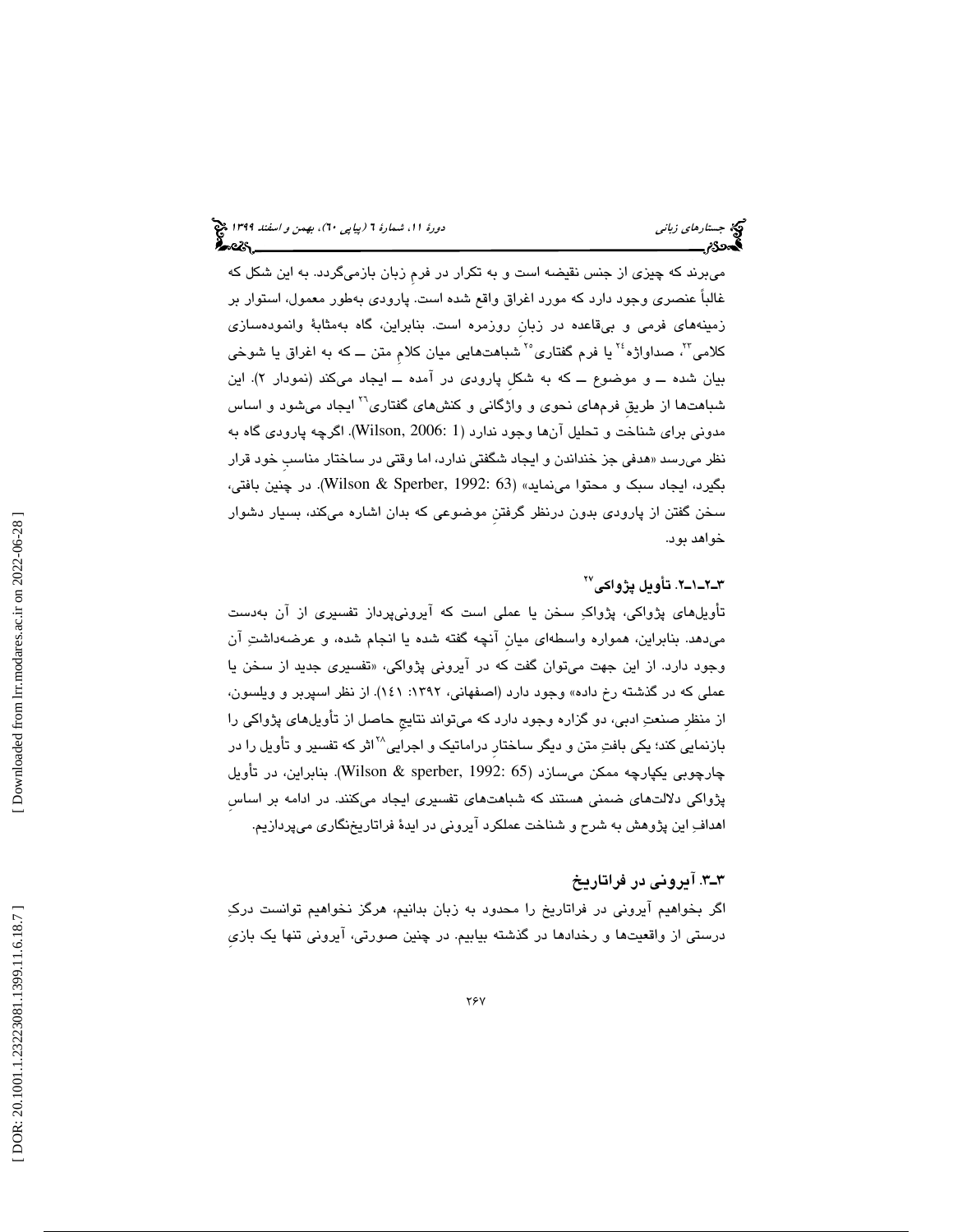| آیرون <i>ی کلامی و کاربردهای</i> چ <mark>خ</mark><br>ع <b>2</b> ھ |  |
|-------------------------------------------------------------------|--|
|                                                                   |  |

 $\epsilon$ 

زباني است كه قادر نيست ظرفيتهاي واقعي زبان را براي دركِ «حال» از رهگذر «تاريخ» آشكار سازد (Domanska & Ewa, 1998). در نمايشنامەنويسى جديد «زبان» نظامى پديد ميآورد كه مخاطب را درگير مجموعهاي از قواعد و چالشهاي تازه ميكند (يوسفيانكناري، ١٣٩٤: ٢١٨). آيروني كلامي با بهره گرفتن از ظرفيتهاي تقليدي و شباهتهاي تفسيري و تأويلي، زمينهاي فراهم ميآورد تا گزارشهاي مختلفي از رويدادهاي گذشته ارائه شود و تاريخ از قيد تحميلِ يك روايت خاص رها شود. بر اساس ايدة فراتاريخنگاري و نظريات ويلسون و اسپربر، بيانِ آيرونيك در فراتاريخنگاري از طريقِ دو فرمِ زباني در نمايشنامهنويسي، بروز ميكند. نخست، آيروني بهمثابة گزارهاي كلامي كه از طريقِ تقليد و اغراق در بيان خود را بازمينمايد و دوم، آيروني بهمثابة برجستگيِ زباني كه از طريقِ تفسيرِ مبتني بر بافت خود را آشكار ميسازد. در نوعِ اول، با نقيضه يا پارودي روبهرو هستيم كه از طريقِ صداواژهها، تقليدهاي كلامي و گفتاري بازنمايي ميشود و در نوعِ دوم با نوعي رفتار بلاغي روبهرو هستيم كه از طريقِ دلالتهاي متني بروز مييابد.



: مؤلفههاي تحليلِ آيروني در فراتاريخنگاري (منبع: نگارندگان) نمودار 2 **Figure 2**: Device of Irony Analysis in metahistoriography (Source: Authors)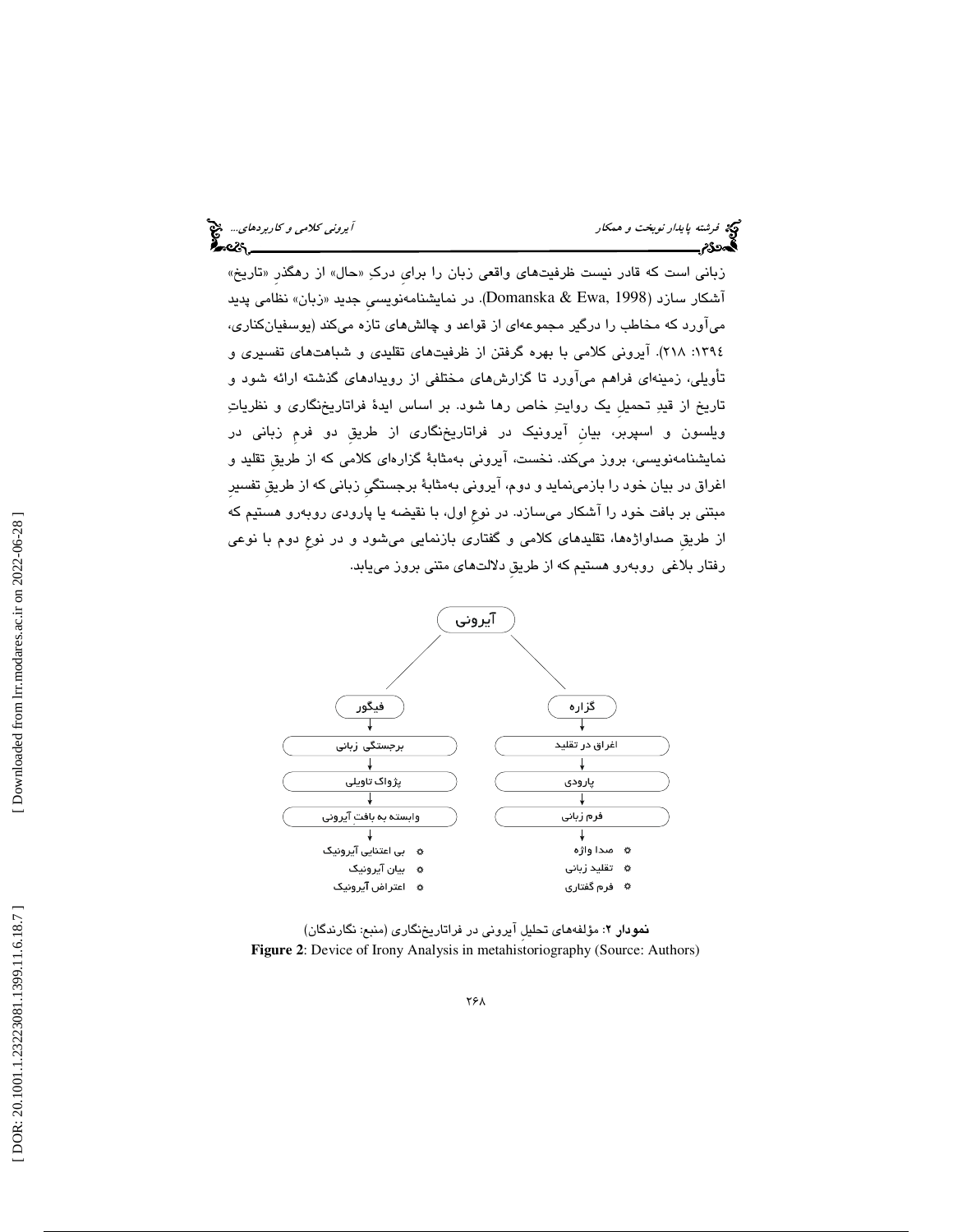#### 4. بحث و بررسي

از ميان آثار بهرام بيضايي دو نمايشنامهٔ جنگن*امهٔ غلامان (*١٣٨٠) و *فتحنامهٔ كلات (*١٣٩٥) واجد ويژگيهايي هستند كه قابليت مطالعه و بررسيِ چارچوب نظريِ اين مقاله را ممكن مي $\omega$ من ازند. بهنظر ميرسد كه در جن*گنامهٔ غلامان* آيروني به رغمِ استهزاء كلامي در كليت متن و در ساختار نمايشنامه خود را نشان ميدهد و در فتحنامة كلات، آيروني استوار بر ظرفيتهايِ زبان و فهمِ ارجاعات فرامتني است.

. 1ـ4 جنگنامة غلامان از منظر آيروني بهمثابة گزارة كلامي

نمايشنامة جنگنامة غلامان، نوشتة بهرام بيضايي، مضحكهاي در يك پرده است كه با بهره گرفتن از اين سبك، به هجوِ تجربهاي تاريخي از جنگ پرداخته است كه همان تكرارِ مكررِ شكستها و تلخكاميها در گذشته است و پارودي بهمثابة تمهيدي زباني و نمايشِ يك وضعيت مضحك تاريخي، به بازنماييِ جلوههايِ اين تجربة تلخ ميپردازد. سه غلام، ياقوت، مبارك و الماس، هر يك بخشي از حقيقت را در پسِ نقاب و صورتك خود پنهان كردهاند. وجه پاروديك نمايشنامه در اصل نقشهايِ اين سه غلام است كه هر يك بهگونهاي هجو شده و هويت يا ثبات تعريف شدهاي ندارند. ياقوت، عياري است كه از بيم جان نقاب غلامي بر چهره زده است. مبارك، زني است كه از استبداد برادر گريخته و بهناچار نقاب بر چهره زده، و در اين ميان الماس، تنها غلامي است كه نقشِ واقعي خويش را بازي ميكند. او خلاف ياقوت و مبارك، كه مدام خوابِ آزادي ميبينند، به غلامي خو كرده و بيمِ از دست دادنِ ارباب هرازگاهي خوابهايش را ميآشوبد. بيضايي سه غلام را در برابرِ سه پهلوان، زمينة برساخت يك وضعيت آيرونيك قرار داده و از آن بهرهاي دراماتيك برده است.

#### 1ـ1ـ4 . وانمودهسازي كلامي

در یک اجرایِ پارودیک احساساتِ پرسوناژها بر اساسِ اغراق در کلام، لحنِ گفتار و<br>ژستهای بدن به مخاطب منتقل شده و آن را تحت تأثیر قرار میدهد. این نوع از بیان که نه-تنها موجب كنترل رفتارِ پرسوناژها بر صحنه شده، بلكه مخاطب را تحت تأثير قرار ميدهد، وانمودن، از دسترس خارج . (Kimbara & Parrill, 2006:1 وانمودسازي نام ميگيرد (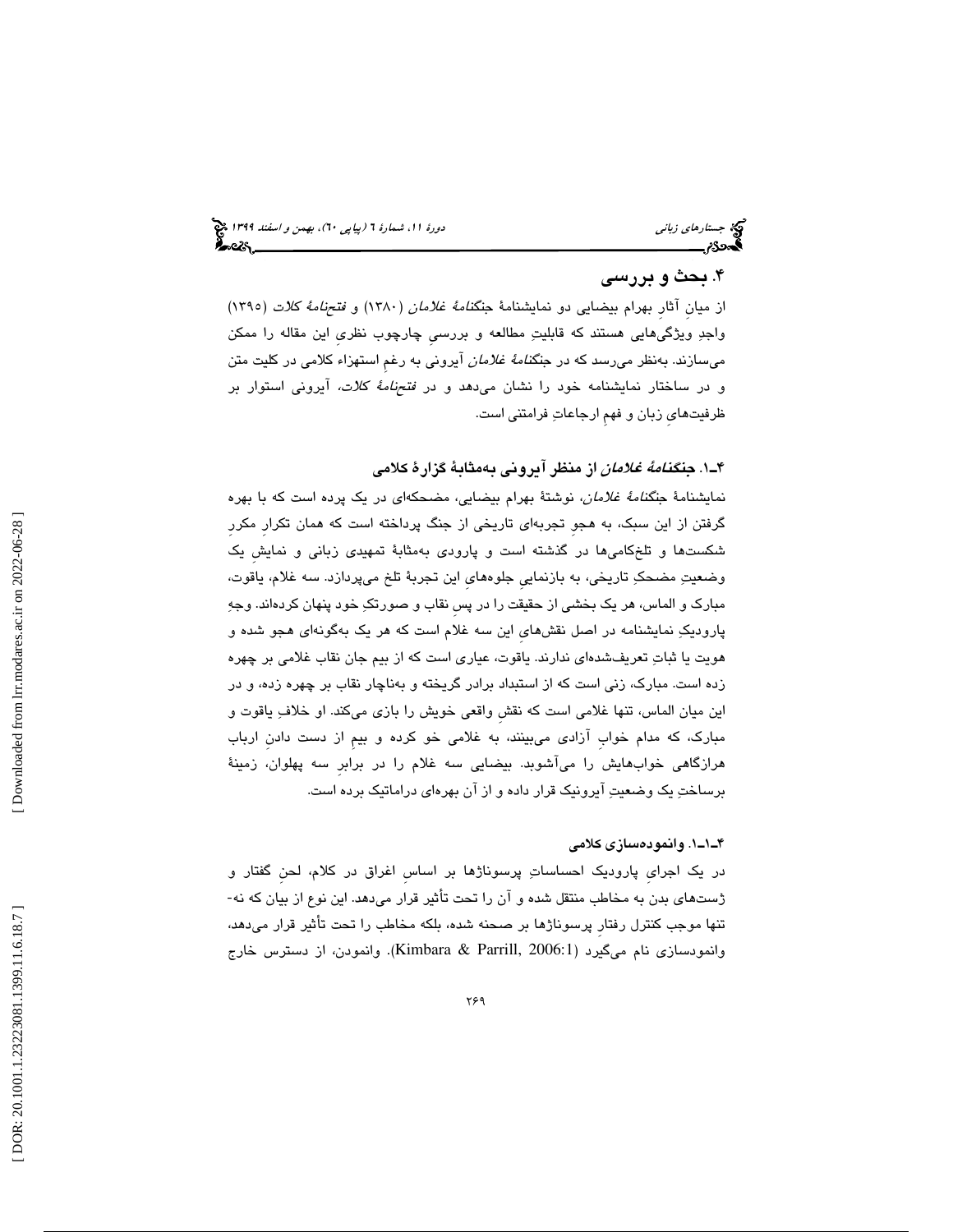كردنِ حقيقت بهواسطة نقاب، شكلك، نقيضه و لحن است. از منظري ديگر، وانمودسازي، كيفيتي است كه در چارچوبِ زبان و بدن اتفاق ميافتد و فاصلة ميانِ زبان و بدن را صداواژهها و فرمهاي گفتاري پر ميكند، بنابراين، توضيح آن صرفاً بر اساس متن مشكل است. وانمودسازي، مؤلفههاي اساسي در پارودي محسوب ميشود و تعريف كلي و Wilson & پذيرفتهشدة آن، تكرار و تقليد اغراقآميزِ سخن يا عملي توسط بازيگران است ( . از اين حيث، وانمودن منطق يا قاعدة گراماتيك خاصي ندارد، بلكه (Sperber, 1992: 2 فرايند توليد و فهمِ سخن است كه از طريقِ جلبِ توجه مخاطب به شرح و توصيفات پسِ كلام ايجاد اثر ميكند. اين فرايند به رغمِ آنچه به نظر ميرسد پيچيده است و بدونِ مشاركت مخاطب ممكن نيست (1 2006: ,Wilson(. بنابراين، ا ينطور به نظر ميرسد كه در تفسيرِ آن همواره با دو سطح تجربی<sup>۲۹</sup> و ادبی روبهرو هستیم. به این معنا که سطح ادبی دربرگیرندهٔ گزارههايِ كلاميِ پاروديك و سطحِ تجربي تداعيكنندة برداشتها و مفاهيم خواهد بود. از اين رو در وانمودسازي، ژست و ادايِ بازيگر حين ادايِ سخنان، تأثيرِ آنها را بيشتر كرده است و در انتقالِ مفاهيم نقشِ مهمي دارد.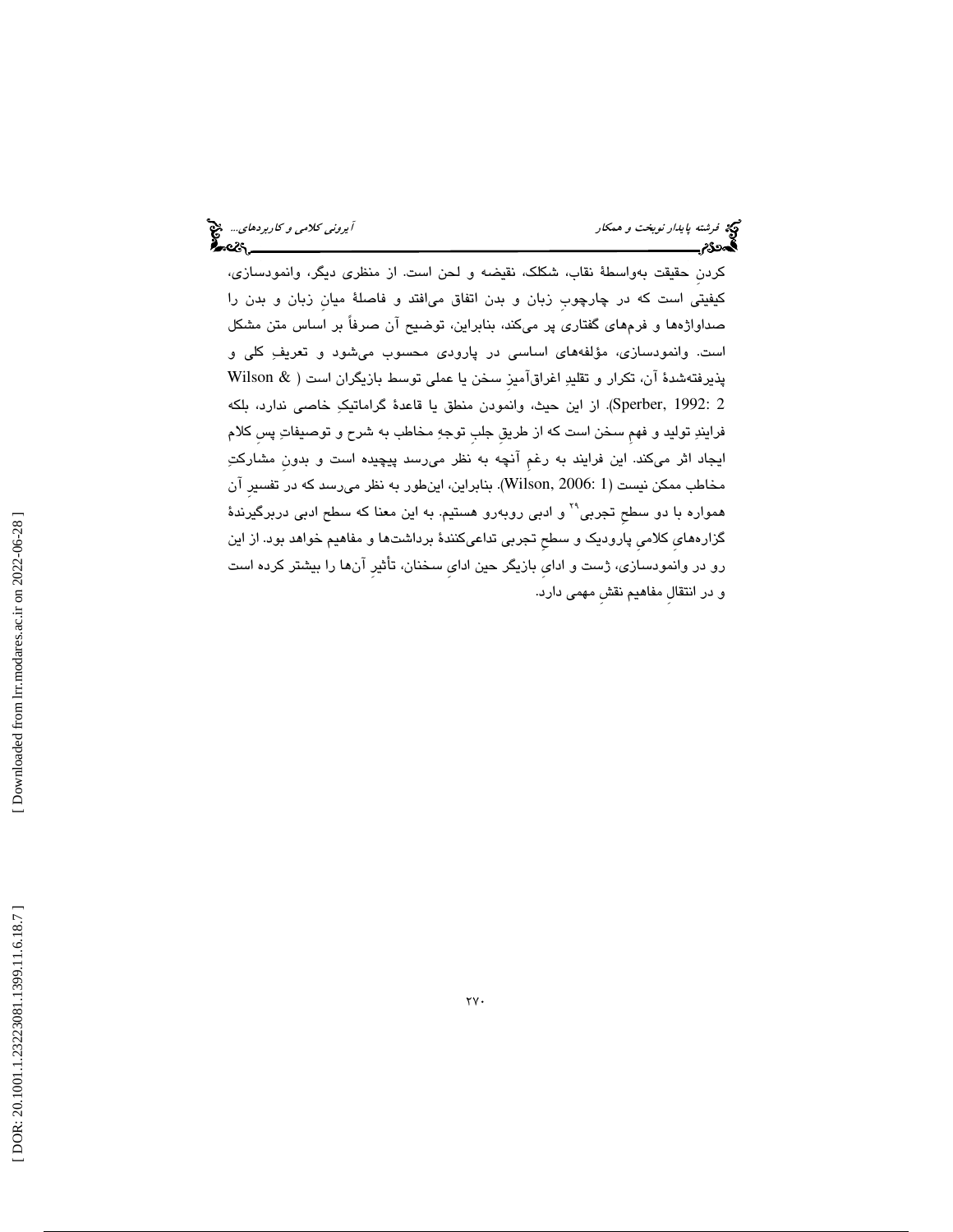

نمودار 3: روند وانمودهسازي از خلالِ ژست و زبان (منبع: نگارندگان)

**Figure 3**: The process of pretense through gesture and language (Source: Authors)

بر اين اساس، نمايشنامة جنگنامه غلامان، گفتوگويي است كه در دو سطح صورت ميپذيرد. در سطح اول نقابها و مؤلفههايِ پاروديك مانند اشارات، حركات بدن، لحن، صداواژهها، تكرار و بزرگنمايي ماجراها جاي دارند و در سطحِ دوم اشخاص با هويتهاي واقعي خود حضور دارند. از نظر ويلسون، معناها در اصل در سطح دوم، يا سطح تجربي شكل ميگيرند.

ياقوت: داري سياهمون ميكني؟ ما خودمون سياهيم (بيضايي، :1380 )75.

از منظر ادبي، هويت ِ غلامان با نقاب و ژست كارسازي يا جعل شده كه درواقع كنشي تظاهري و نمايشي در برابر وضعيت موجود است. ياقوت با مطرح كردن اين سؤال: «داري سياهمون ميكني؟» و پاسخي كه خود به آن ميدهد، درحقيقت وضعيتي را كه در آن قرار دارند، به دو غلام ديگر يادآور ميشود و همزمان مخاطب را از آگاهيِ غلامان به وضعيت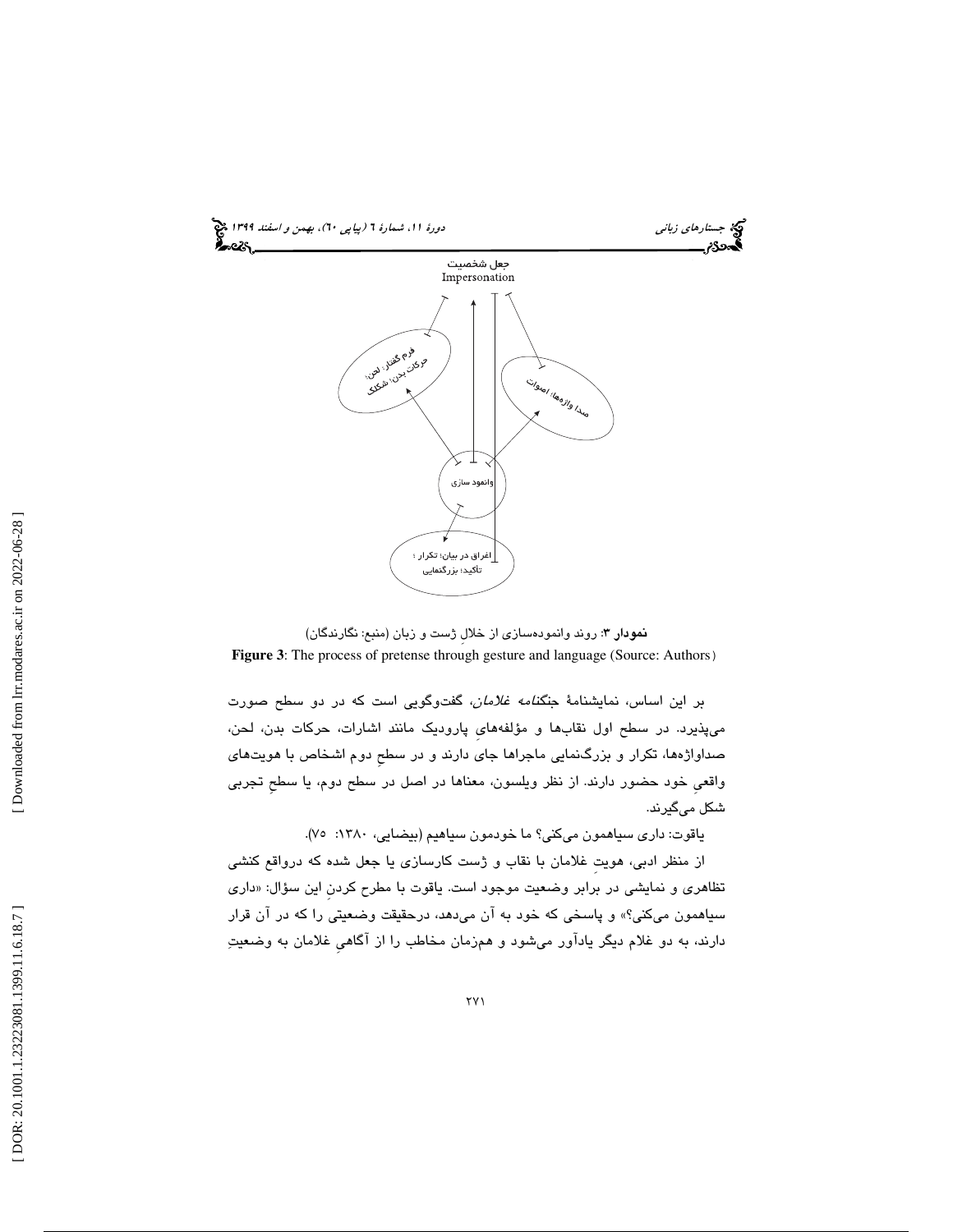| اً یرون <i>ی کلامی و کاربردهای</i> چیچ<br><b>ج</b> 2ء ه |  |
|---------------------------------------------------------|--|
|                                                         |  |

خويش آگاه ميسازد. به اين ترتيب هم موقعيت پاروديك غلامان در نسبت با همديگر و هم موقعيت آنها در نسبت با مخاطب آشكار مي شود، ضمن اينكه بر فرامتني [تاريخ] كه از پيش شكل گرفته است، تأكيد ميشود.

> ياقوت: بيچاره كسي كه براي فرار از كينه مجبور بشه صورتشو عوض كنه. الماس: بيچاره كس*ي* كه هيچجور نتونه صورتشو عوض كنه (*همان*: ۷).

در همان صحنه ياقوت و مبارك خوابي را كه الماس ديده است با جزئيات و اغراق در بيان جزئيات براي يكديگر تعريف ميكنند، مخاطب همراه با الماس درمييابند كه هر سه غلام خوابي مشترك را ديدهاند.

مبارک: عجیبه، منم خوابِ اونا رو دیدم. خوابِ اون دختر خوبی ندیدهرو (*همان*: ٧٤).

نكته اينجاست كه «دختر خوبیِندیده» یا ترگل، خواهر پهلوان ببراز است كه با نقاب «مبارک» خود را از دسترس برادر خارج کرده و در برابر، یاقوت همان معروف است که راهِ عياري درپيش گرفته است. او و ترگل هر كدام بخشي از حقيقت هستند كه با نقاب پوشيده شده است.

ياقوت: همهجوره زياد گَشته بود و زياد كُشته بود. اما ديد با كشتن دشمني تموم نميشه؛ برعكس هرچي دشمن ميكشي باز دشمني بيشتر ميشه؛ با خودش قسم خورد كه بيشمشير بره جلو؛ با عقل رفت -رفت در راهِ عیاری (*همان*: ٤٦).

 آنها خلاف الماس كه به غلامي خو كرده است، با زدنِ نقاب و تظاهر در برابر پهلوانها مقاومت ميكنند. درواقع نقابها، ابزارهايي هستند كه هم از جانِ آنها مراقبت ميكنند و هم فرصتي فراهم ميسازند برايِ صريحگويي.

ياقوت: ئه، عجب، عجب، من خواب اون لندهورو ديدم كه مي گفت از كجا كه با اين همه گشتي و گزمه هنوز دختر بخواد باهاش فرار كنه.

مبارك: خوب شد همچين ارباب خنگي رو ول كردي. نميفهمه كه اون دختر ديگه راه برگشت نداره؟ نميدونه از خونة پهلوون ببراز بيرون زدن يعني چي؟

ياقوت: اون لندهور گلهش همين بود كه چرا دختر خبرش نكرد از خونهٔ پهلوون مي زنه بيرون.

مبارك: تقصيرِ اونه كه بيخبر غرفهشو در كاروانسرا گذوشته و بينشون رفته بود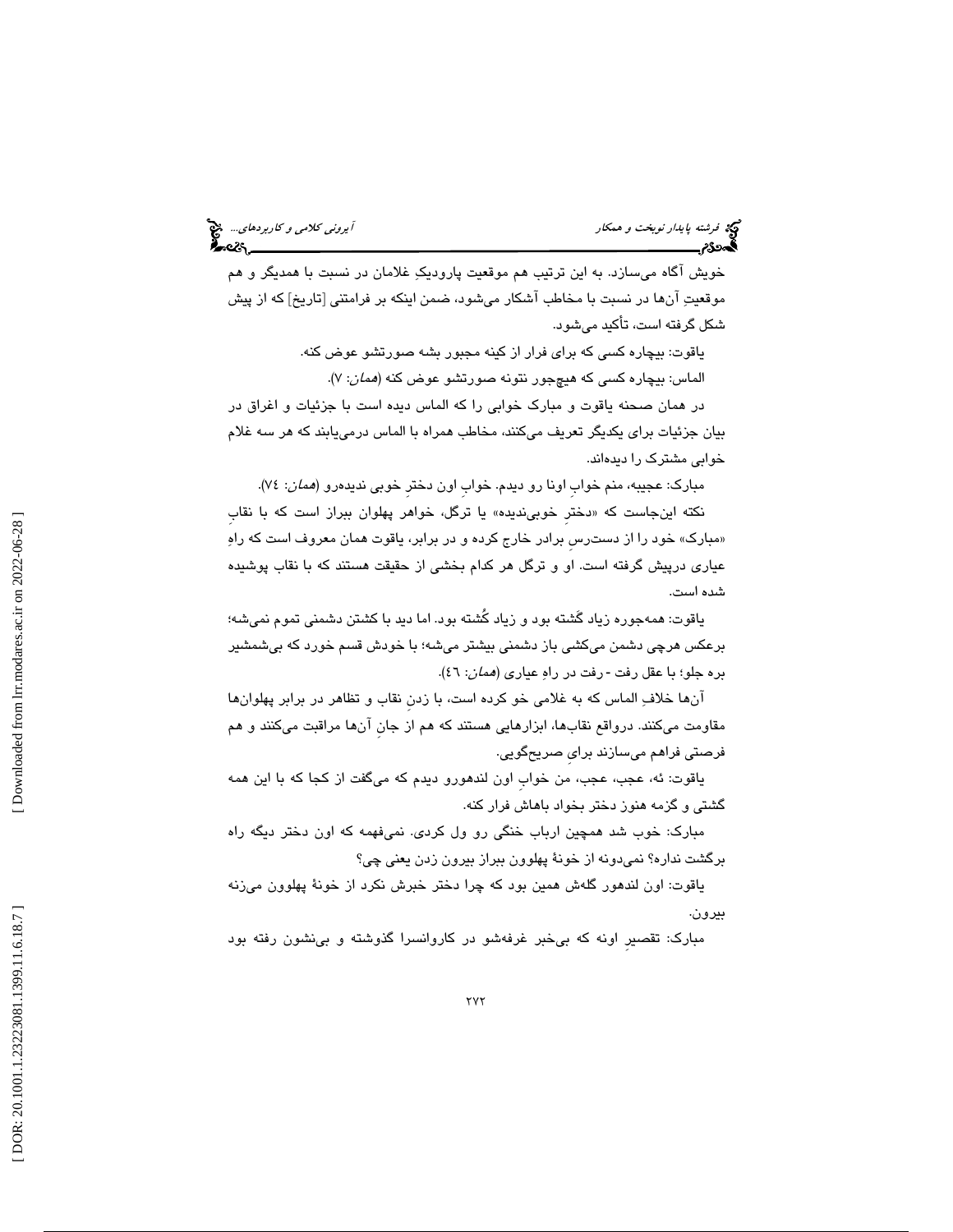## 6)، بهمن و اسفند 1399 (پياپي 0 جستارهاي زباني دورة ،11 شمارة 6

#### (*همان: ٧٤ و ٧*٥).

 گفتوگو به اين شكل پيش ميرود، در حالي كه به رغمِ نقابي كه دو غلام بر صورت دارند، اين دختر و پسر هستند كه با يكديگر به گفتوگو ميپردازند. آنها واقعيت را به قالبِ خواب براي يكديگر تعريف ميكنند به گونهاي كه الماس، غلامي كه خلاف دو ديگري، نقش بازي نميكند قانع ميشود كه آنها در حالِ تعريف كردنِ خوابي هستند كه او ديده است. حال آنكه اين واقعيت است كه در قالب خواب بازگو ميشود.

الماس: عجيبتر از همه اينه كه شما دو تا خوابِ منو تعريف ميكنين.

بيضايي در اين صحنه بهواسطة وضعيت آيرونيك و فضايِ نمايشنامه پلي ميانِ زندگي، عشق و نان برقرار ساخته و آن را در برابرِ جنگ قرار ميدهد تا از طريقِ برقراريِ قياسي ناهمگون، بر جنبههايِ دو سويِ قياس روشني و وضوح بخشد.

الماس: زندگي از عشقِ زن و مرده، همينطور كه نون از اختلاط گندم و آب. بياين توي بقچهم يه تيكه نون دارم. مساوي چطوره؟ ما اين نونو تقسيم ميكنيم؛ همونطور كه شهر تقسيم شده ميون سه پهلوون!

در حاليكه بلافاصله با ديالوگي از سويِ مبارك، به شكلي پاروديك اين قياس دستانداخته، شكسته و بدل به نقيضه ميشود.

مبارک: نمکگیرمون کردی! (*همان*: ۷۰).

در طول نمايش مدام روند طولي و افقيِ داستان قطع شده و گفتوگوي ميان غلامان بر سرِ موضوعات در ظاهر بيمعنا ادامه مييابد. براي مثال، در ميان گفتوگو بر سرِ خواب مشترك غلامان، ياقوت مشك كوچكي را از بقچة الماس برميدارد و با ادعايِ اينكه آنچه درونِ مشك است، آب نيست بلكه جوهرِ غيبي است، موضوعِ گفتوگو به سويِ ديگري مايل ميشود. الماس با ادعايِ ياقوت، فريب خورده و تصور ميكند واقعاً غيب شده است و در اين ميان ياقوت با همدستيِ مبارك كه هر دو تظاهر به نديدنِ الماس ميكنند، بازيِ تازهاي را شروع ميكنند. در حاليكه به نظر ميرسد معناي ديگري پسِ كلامِ آنها نهفته است.

> ياقوت: باشه، بيا بذاريم خيال كنه احمقيم. مبارك: اين خودش يهجور حماقته! اما خب، چه خيري ديديم از عقل؟ ادامه، پس از بازيِ ياقوت و مبارك با الماس: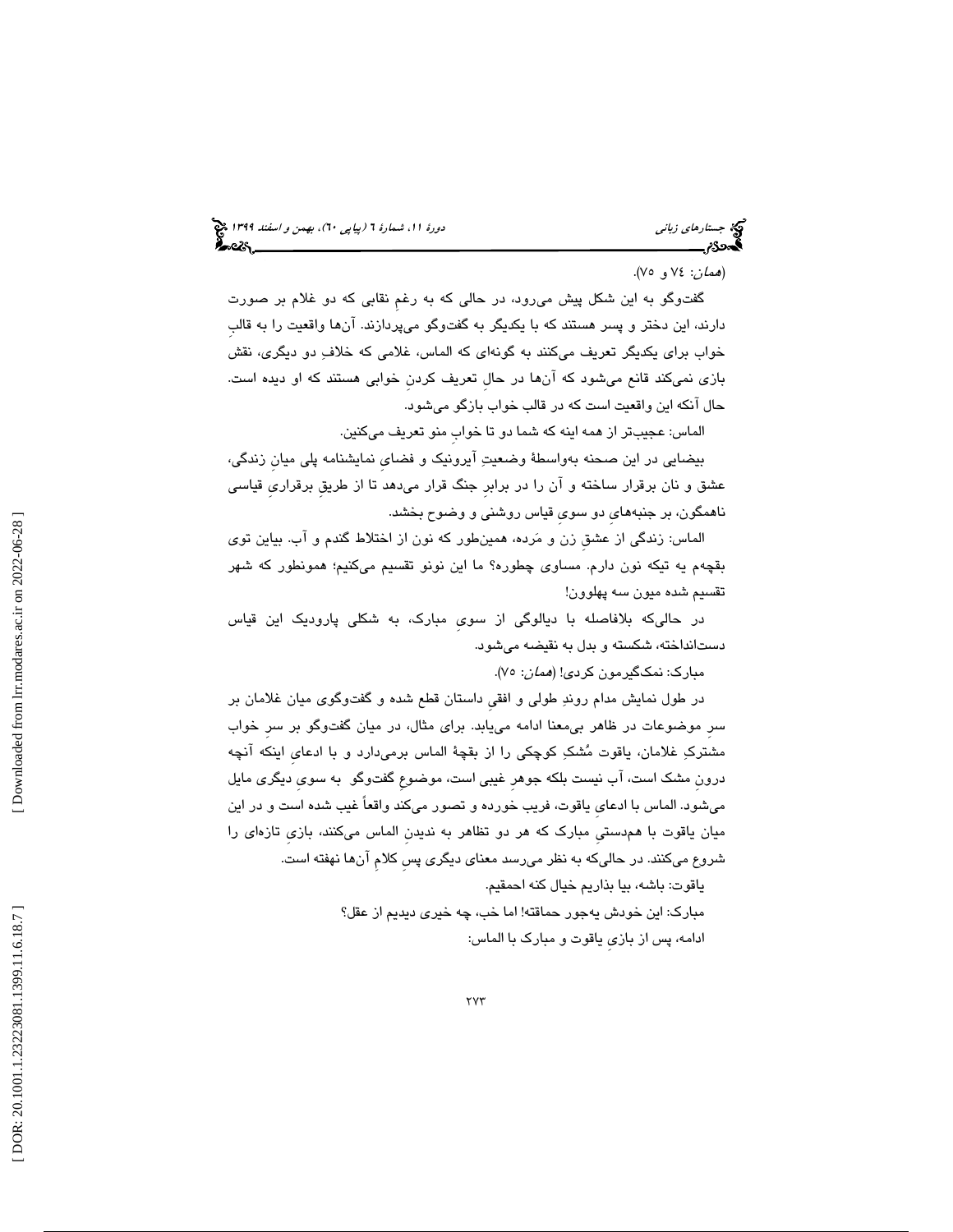فرشته پايدار نوبخت و همكار آيروني كلامي و كاربردهاي...

الماس: [نفسزنان] پس غيب نشدم؛ پس نميشه غيب شد. مبارك: حسابي خيس عرق شديم. الماس: از جنگِ نكرده خسته شديم. ميخواستم اين جوهر غيبي رو بدم به او دو تا جوون كه از نظر پهلوون غيب بشن. ولي مثل اينكه نميشه. مبارك: نه، نميشه غيب شد. الماس: حالا كه نميشه غيب شد، پس بهتره ظاهر شيم. بهتره صورتهامونو بشوريم. توجه مخاطب با تماشايِ غلامان (خواندنِ توصيفات متن مانند جست زدن، كتك زدن، خنديدن، نفس زدن، جا خوردن) و شنيدن كلامِ آنها، به سوي تفسيري كه در پسِ گفتوگوها وجود دارد، متمايل ميشود. بهويژه هنگامي كه غلامان به صرافت شستنِ صورتهايشان افتادهاند و بحث تازهاي بر سرِ مصرف تنها سطلِ آبي كه بهمنظور رفع عطش پهلوانان باقي مانده، ميان آنها در ميگيرد. الماس: تو بازارِ سنگ پرستارو نشناختي؛ پس از اونجا گذر نكردي. اما تو خيال كردي كه بازار آدمفروشا خواي توئه! ياقوت: [به مبارك] چي داره ميگه؟ الماس: ميرم آب بيارم. ياقوت: مگه اين دور و بر چشمهاي هست؟ الماس: آره، چشمهاي كه اون دو تا جوون بايد كنارش همديگه رو پيدا كنن.

ياقوت: [به مبارك] تو ميفهمي چي ميگه؟

الماس: هر جوري هست بايد صورتهامونو بشوريم! (*همان*: ٧٩ و ٨٠).

با درنظر گرفتن اين نكته كه الماس تنها غلامي است كه نقش بازي نميكند، ميتوان نتيجه گرفت كه او آينهوار حقايقي را بازتاب ميدهد كه ياقوت و مبارك بهعنوان آيرونيست تصور بر پنهان داشتنش دارند.

مبارك: [چشمان خود را ميمالد] شمام همونو ديدين كه من ديدم؟ [ناگهان هر سه بقچهها را برميدارند كه بگريزند؛ روح رنجكشيدهاي از صحنه ميگذرد. آنها ميمانند].

مبارك: روح كدوم بينواس راه گم كرده؟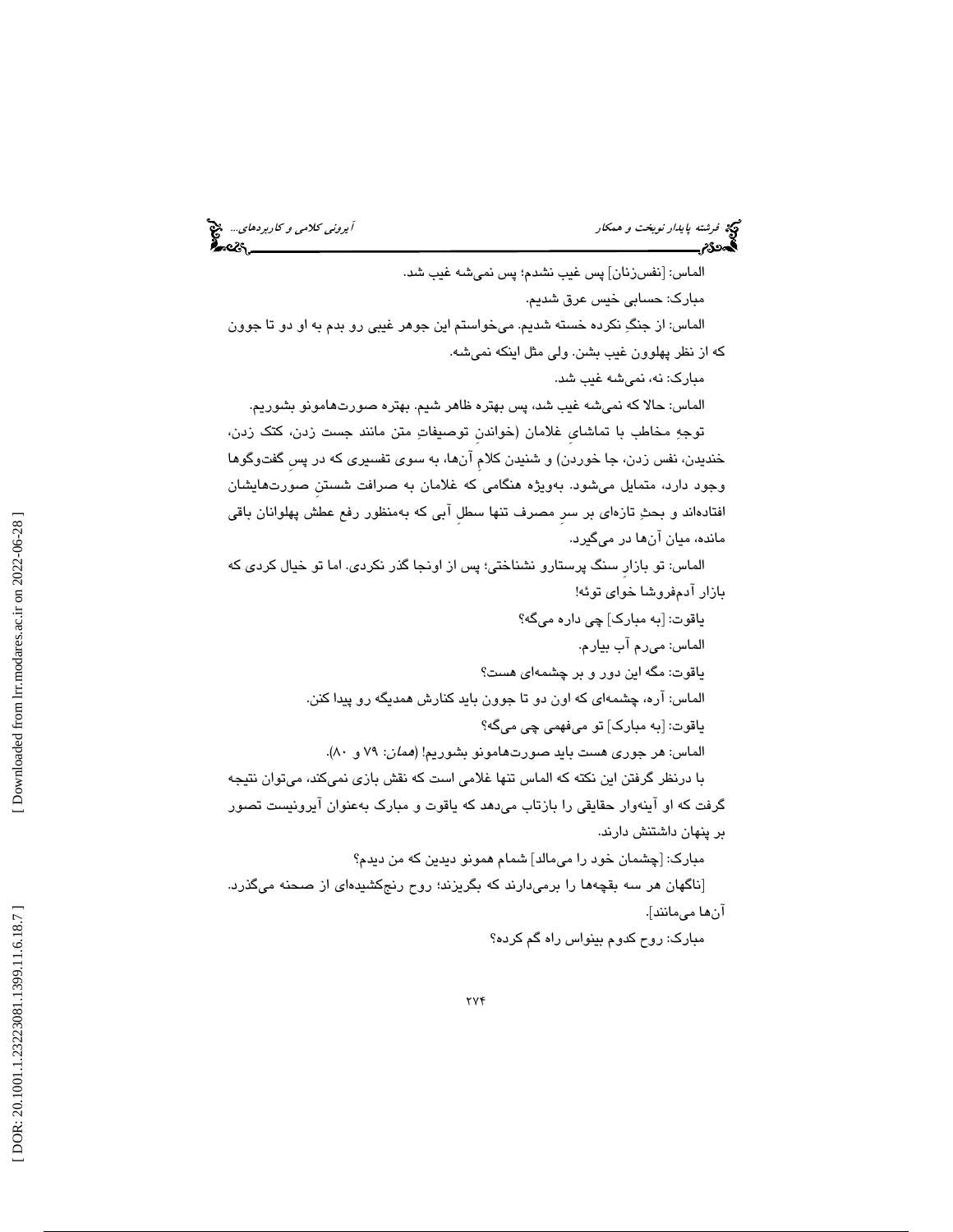ياقوت: اگه بموني روح كُشتهها، اگه درري انتقام پهلوونان! مبارك: از ابر خون چكيد! [بالا را مينگرد] ابره يا روح گريان كشتهها؟ الماس: اي واي ـ ببين چه اشكي! آندو: اشكي به اين درشتي! هر سه: [ناگهان بشكن;نان] اي واي منو كُشتي، منو كُشتي، منو كُشتي! (*همان*: ٣٣). ویلسون، در مقالهٔ «ایرونی کلامی؛ بازتاب یا تظاهر»، چگونگی تأثیر ایرونی کلامی بر مخاطب را بررسي كرده و بحث وانمودسازي را بهعنوان يك تهميد نمايشي در انتقالِ مفاهيمِ ضمنی از طریق مفهوم جعل شخصیت <sup>۳</sup> یا اغراق در سخن گفتن و حرکاتِ بدن<sup>۳۱</sup> مطرح مينمايد. او اينگونه بيان ميدارد كه تلقي از آيروني كلامي، بيانِ چيزي خلاف ادعايِ شخصيت است (2 2006: ,Wilson(. اين بيان، هنگامي كه با لحني نامتناسب يا مضحك ادا ميشود، مخاطب را متوجهِ حقيقتِ پسِ آن ميگرداند. در جن*گنامهٔ غلامان،* سه غلام در ظاهر به ستايش اربابانِ خود كه پهلوانانِ جنگي هستند مشغولاند، ولي درواقع آنها را دست مياندازند و اين كار را با فراهم ساختن موقعيتهايِ جعلي نمايشي انجام ميدهند. چنين موقعيتهايي از سوي خود غلامان و با ايجاد وقفههايي در پيشرفت داستانِ رويي شكل ميگيرد. براي مثال، ياقوت در نقشِ راوي، ماجرايِ معروف [جوانِ عيار] را براي دو غلام ديگر تعريف ميكند.

ه ياقوت: سال ا شغلي نداشت جز جنگ؛ كمكم براي خودش يكه پهلووني بود يه سر و گردن بالاتر از ديگرون.

مبارك: اي امون!

الماس: [صدا عوض ميكند به مسخره] لاف زدن كه ماليات نداره!

مبارك: [صدا عوض ميكند به مسخره] پياده ميجنگي، يا سواره؟

ياقوت: همهجوره زياد گَشته بود و زياد كُشته بود، اما ديد با كشتن دشمني تموم نميشه؛ برعكس هرچي دشمن ميكشي باز دشمني بيشتر ميشه؛ با خودش قسم خورد كه بيشمشير بره جلو؛ با عقل رفت -رفت در راهِ عیاری (*همان*: ٤٦).

مبارك و الماس، با تغييرِ صدا و اتخاذ لحنِ پاروديك، او را همراهي ميكنند. در ادامه، مبارك روايت ياقوت را با ماجرايِ تَرگل [دختر]، ادامه ميدهد و بهعنوانِ راويِ سومشخص،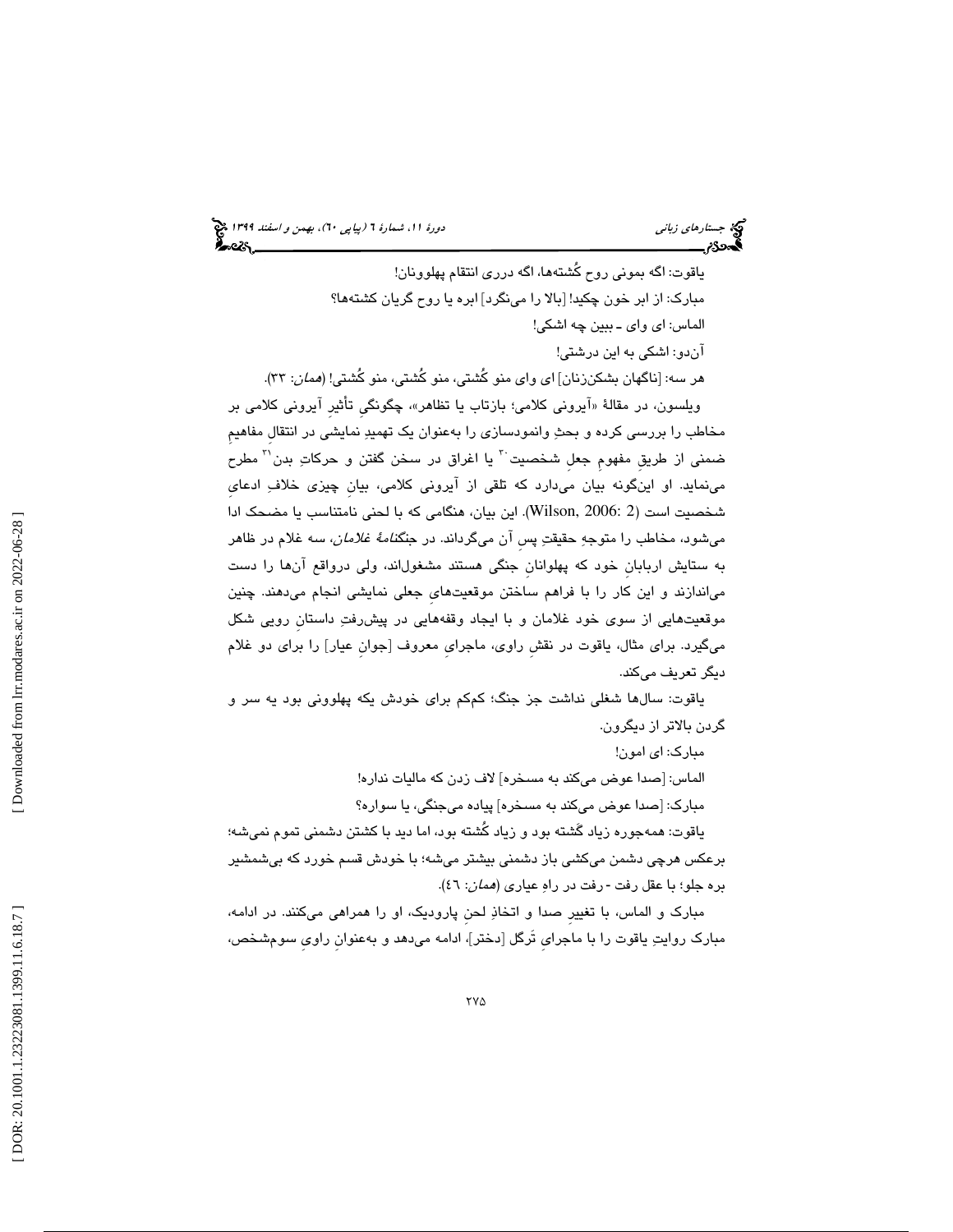فرشته پايدار نوبخت و همكار آيروني كلامي و كاربردهاي... در حالي كه تظاهر ميكند در حالِ بيانِ سخنانِ ترگل است، درحقيقت حرفهايِ خودش را ميزند. مبارك: آخر دشمني اول عشق. آره، شايدم خودشه (همان: )46. الماس اين گفتوگو را با اعلام اين خبر كه قصد دارد مانند پهلوانها به ميدانِ جنگ برود، لحنِ گفتوگو را به سويِ مضحكه ميكشاند. الماس: ميگم شير شيرو نميكُشه، گرگ گرگو نميكُشه، آدميزاد بيحيا آدميزادو ميكشه؛ اگر اينطوره من اصلا نيستم. ياقوت: پهلوون واقعي اينه؛ پس فكر همهچي رو كردي! مبارك: جز فكر رجز. ياقوت: يه زبون داره سهگز! [آندو او را ميپوشانند. الماس رجز ميخواند] الماس: ميكند يك طويله را مسخر خر؛ بر نياورد چون او گر درخت عرعر عر! ياقوت: [به ميدان مينگرد] صف صف بيند دشمن هراسان، سان حريف آمد، سپاه گشته لرزان زان! (همان : 50). پهلوان واقعي اينه؛..» از هويت واقعيِ خود يعني اما اينجا، ياقوت است كه با گفتن: « معروف فاصله ميگيرد و پسِ نقابِ ياقوت پنهان ميشود. سپس الماس شروع ميكند به عرعر، عر، رجزخواني، در حاليكه كلامش را با اصواتي معنادار ادا ميكند: « مسخر، خر ـ هراسان، سان» تا به اين ترتيب لحنِ مضحك اوليه با اغراقِ بيشتري برجسته لرزان، زان ـ شود: الماس: اي شمشير خونريز، خوني بريز، خوني بريز! [حملهور] مبارك: [گريزان] جان من اين قدر مزه نريز! الماس: ميزنم مشتي كه داغانت كند! مبارك: [چشمان خود را ميگيرد] زد؟ ياقوت: نزد! كه با سخني از سويِ مبارك لحنِ مضحك دوباره نقض ميشود: مبارك: [چشم باز ميكند] ببينم؛ شمشير دست توست يا تو دست شمشيري؟ (همان: )52.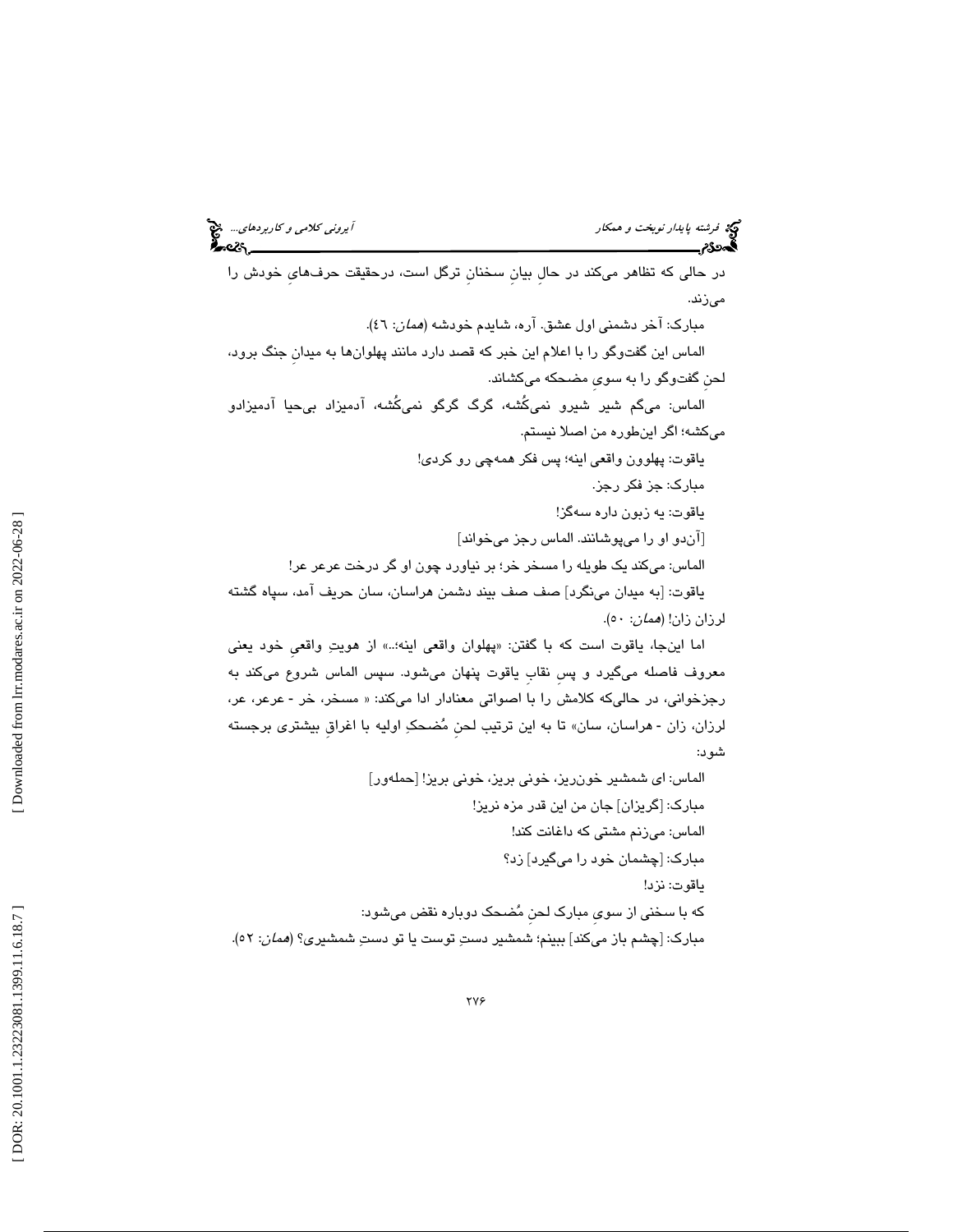اين نقضها، شكافهايي هستند كه به رغمِ رقص، سياهبازي و شوخيهايِ غلامان با يكديگر، در پسِ آنچه ميگويند و انجام ميدهند، بهسانِ وقفههايي عمل نموده و مضحكه را در برابرِ ذهنِ آگاه مخاطب قرار ميدهند. به ويژه آنكه صحنة پاياني، با چرخشي دراماتيك به جدالِ دروني الماس بدل ميشود.

معروف: با ما بيا. نميخواي خلاص بشي؟

الماس: خلاص از كي؟ شماها صورت شستين؛ من از خودم خلاصي ندارم. اول بايد فكري براي رنگ صورتم بكنم (همان: 89 ).

آشكار شدنِ رازِ ياقوت و مبارك، به آگاهيِ الماس پيوند ميخورد. گويا آن خوابي كه در طولِ مضحكه، غلامان از آن سخن ميگفتهاند، درواقع كابوسي بوده كه الماس از آن بيدار شده است.

مبارك: ... ولي براي خوب بيدار بودن بايد اول خوب خوابيد (ممان: ٣٥).

الماس ديگر آن غلامي نيست كه به بندگي خو كرده بود و بيمِ از دست دادن اربابش، پهلوان ببراز خوابِ او را ميآشفت. وضعيت الماس، اگرچه وضعيتي آيرونيك و هولناك است، اما در عين حال او را در موقعيتي قرار داده كه اكنون ميتواند بينِ غلام بودن و آزاد بودن، يكي را انتخاب كند.

الماس: صبر كن پهلوون.

ببراز: پهلوون بۍپهلوون -[خود را در پارچهای مۍپيچد] بدو، چرا معطلی، همه رو کيسه كن بيار!

[ميرود. الماس كيسه را به دوش مياندازد و راه ميافتد، ولي ميماند و بهدنبال ترگل و معروف مينگرد.]

الماس: نگاه كن خير نديده برام نقشه كشيده. كمند گيسوانش، برام تاري تنيده. ...

[مكث. ناگهان كيسه را دور سر ميچرخاند و به زمين ميكوبد. صحنه تاريك ميشود.] (*همان*: ۹۱).

بهنظر ميرسد الماس دومي را انتخاب ميكند.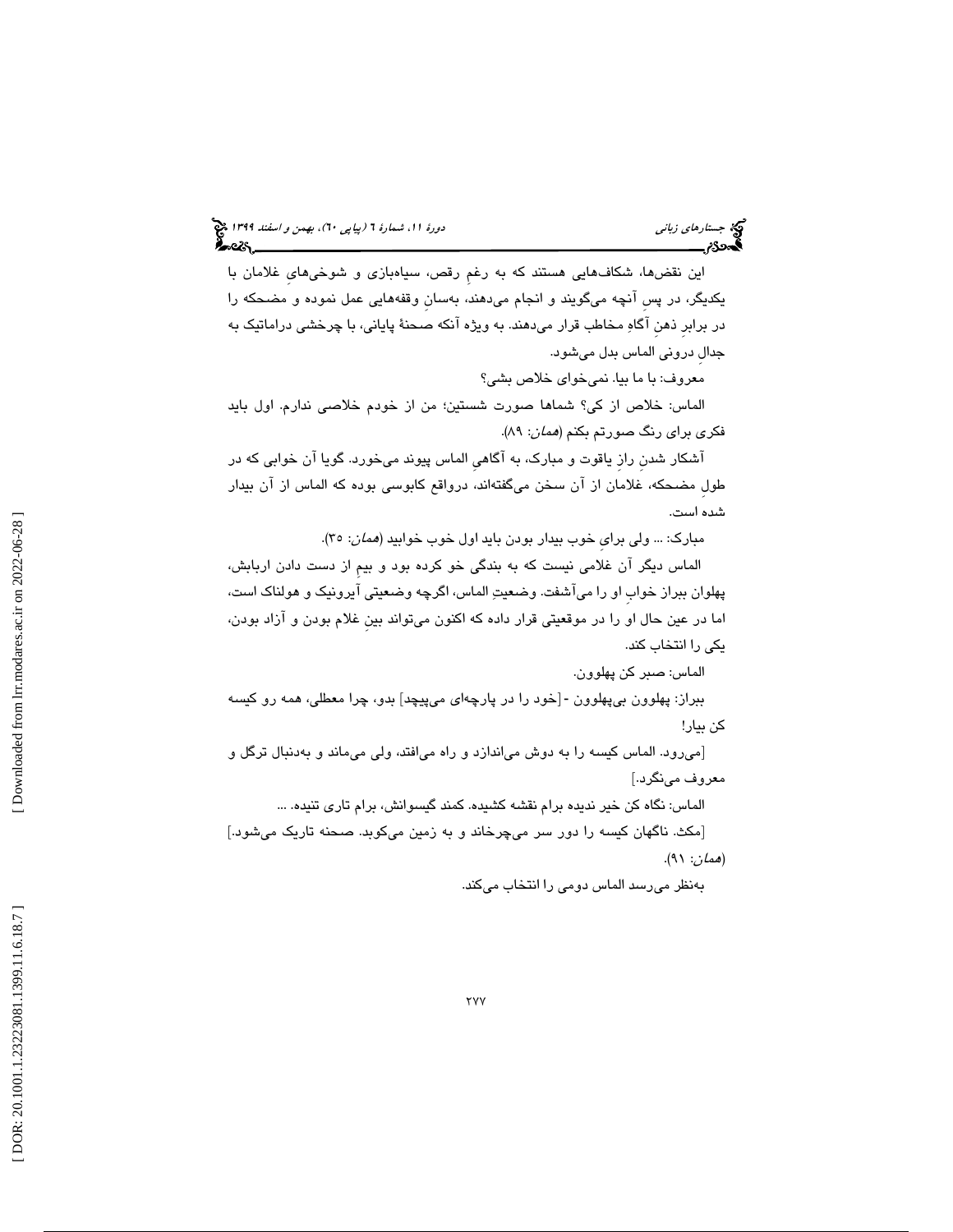

نمودار ۴: فرايند آگاهي از خلال گزارههاي كلامي (منبع: نگارندگان) **Figure 4**: The process of consciousness through verbal propositions (Source: Authors)

بررسيِ شواهد نشان ميدهد كه نمايشنامة جنگنامة غلامان به عنوان نمونهاي عالي در سبك پاروديك، امكان مطالعه و بررسي شاخصههاي اين نوع از آيروني كلامي را فراهم ميسازد. اين شاخصهها در دو سطح تجربي و نظري عمل ميكنند و محدود به كلام و سخن نميمانند، بلكه از طريقِ حركات بدن، لحن، ميميك و اصوات منتقل ميشوند. بر اين اساس عملكرد شاخصههای سبک پارودی در نمايشنامهٔ جن*گنامهٔ غلامان* بر زمينههای فرمی و بيقاعده در زبانِ روزمره است و اگرچه به نظر ميرسد ديالوگها گاه با هدف خنداندن و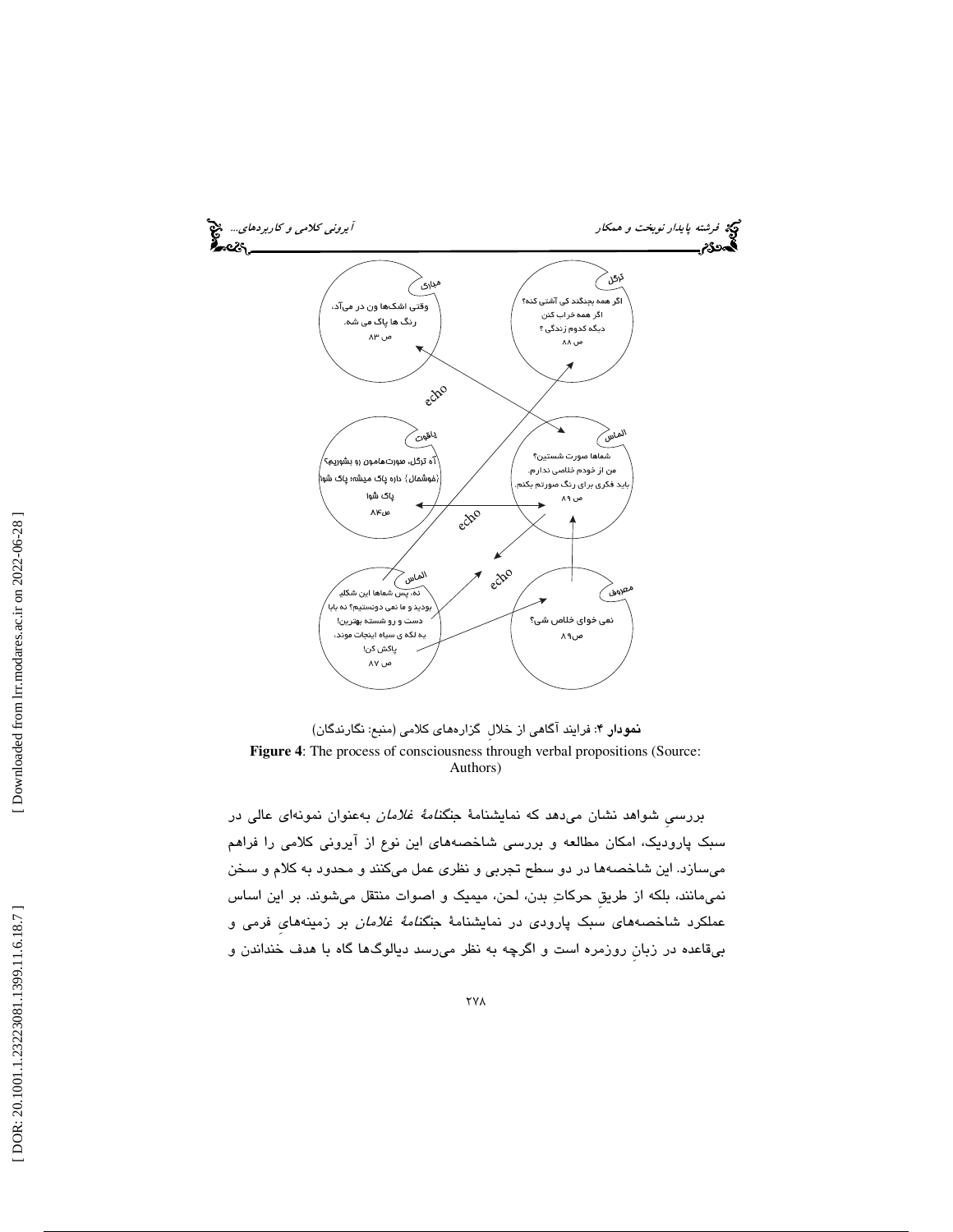مضحكه ادا ميشوند، اما بهگونهاي در ساختار متن قرار گرفتهاند كه معناهايِ خاصِ خود را بر زمينهاي تاريخي انعكاس ميدهند.

۴ـ۲. تحليل *فتحنامهٔ كلات* از منظر آيرونى تاويلى<sup>۳۲</sup>

 فتحنامة كلات، روايتي آميخته از نقل و نمايش است. نمايش به شيوة همسرايان با قصهخوان و داوران آغاز ميشود. تاراج بهپايان رسيده و جنگ ميانِ دو سردارِ مغول، تويخان و توغايخان، بر سرِ شمارِ كشتگان و تقسيم غنايم ادامه دارد. منازعة آنها بر سرِ افتخارِ جنگاوري است كه هريك از سرداران خود را شايستهتر ميدانند. منازعه به اسارت تويخان و فتحِ كلات ميانجامد. از سويِ ديگر آيبانو، همسرِ تويخان نيز با ترفندي زنانه كلات را از چنگ تغاي بيرون ميكشد و به تصرف خويش درميآورد. در پايان پيك خاقان با فرمان حكومت كلات براي فاتحِ اصلي كه آيبانو است، از راه ميرسد.

ايلچي: ... اينك آيبانو، فاتح كلات، كه منشور حكومت داري؛ تا نام تو بر جايِ حق نوشته شود، آيا خطبهاي هست كه به تاتار برسانم؟

 آيبانو: آري، اين كلمات همهجا پراكنده شود؛ زنان فرزندان خود را با نفرت از جنگ بهدنيا بياورند (بيضايي، :1395 170) .

#### ۴ـ۲ــ۱. رفتار يا برجستگى زبانى™

چنانچه اشاره شد، آيروني كلامي گونهاي انحراف از هنجار است كه در مرتبة نخست ايجاد وقفه در كلام كرده و در مرتبهٔ بعد با استفاده از ظرفيتهاى زبان و «استفهامى كه در واژهها بهكار رفته است، حوزة معناييِ زيادي در ذهنِ مخاطب تداعي شده» (مشهدي و همكاران، :1398 147) و او را وارد تفسير ميكند. ويلسون و اسپربر، چنين ويژگي را در آيروني كلامي، نوعي برجستگي يا فيگورِ زباني بهشمار ميآورند. به اين معنا كه بارِ آيروني فقط بر دوش كلام نخواهد بود، بلكه از روی حالتی <sup>۳۶</sup>که بر کل پارهگفتارها و متن سایه افکنده، ادراک و تأويل ميشود. به عبارتي اين بافت يا زمينة متن است كه با جايگزين كردن تصوير، حالت و عملِ حاصل از زبان، به شكلي روايي گزارههاي كلامي را مورد تفسير ادبي قرار ميدهد و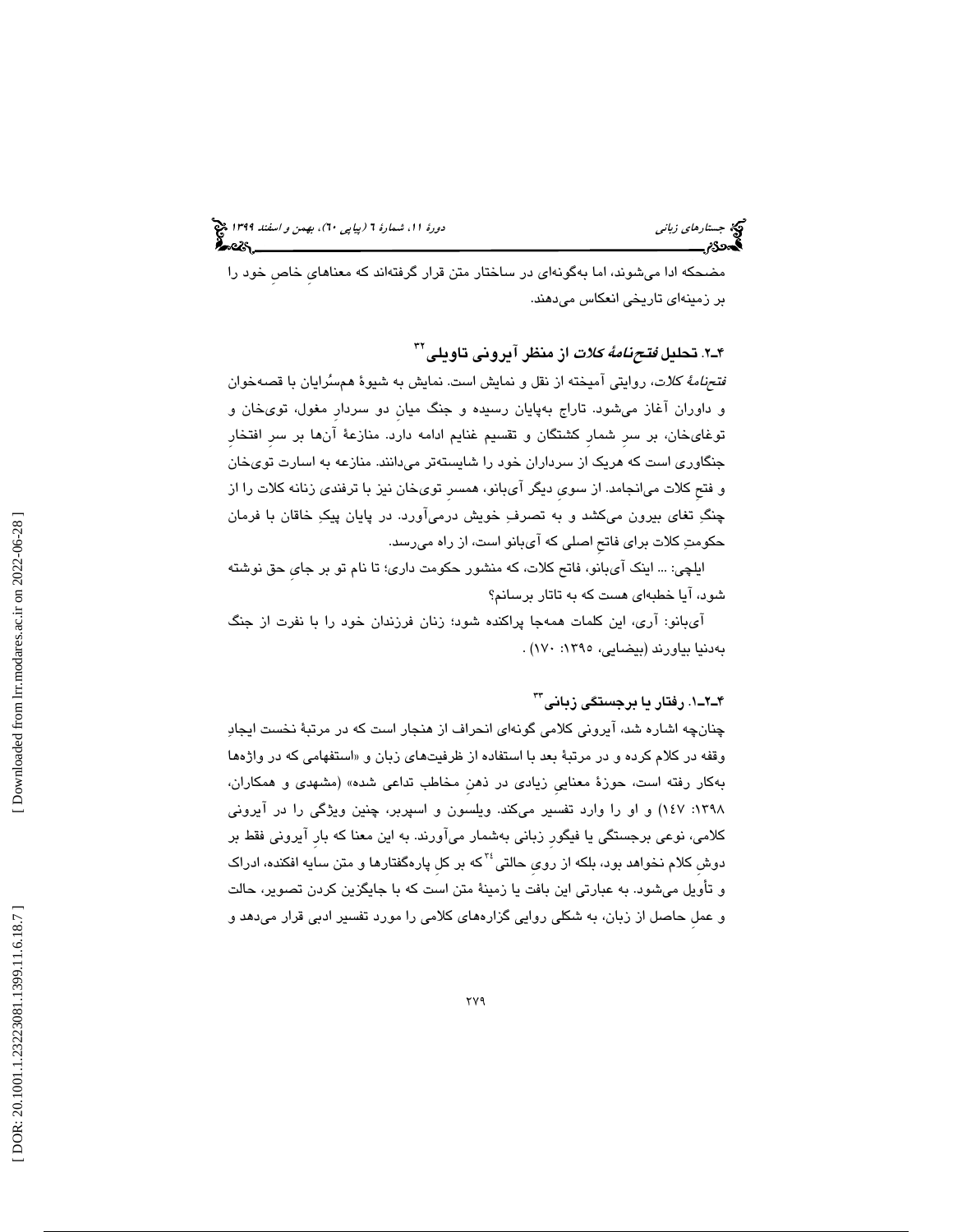دلالتهاي ضمني ايجاد ميكند. بنابراين، به رغمِ آنچه در سبك پاروديك با آن روبهرو هستيم كه بر اساس تقليد، اغراق، لحن و حركات بدن شكل ميگيرد و در قالب يك گزاره منتقل میشود، در آيرونی تأويلی، اساس فهم و دريافت بر نشانهها، القائات°<sup>۳</sup> و دلالتهای متني استوار است.

2ـ2ـ4 . بازنمايي متن تاريخ در ساختار زبان: پژواك تاويلي

 فتحنامة كلات در بستري تاريخي از زمانة تاراج ايران از سوي مغولان ميگذرد. اين بستر زمينهاي است كه بهطور بالقوه پيشفرضهاي مختلفي را وارد نمايشنامه ميكند. ويلسون معتقد است چنين زمينههايي در يک متن ادبي (نمايشنامه)، بر معناهاي تحتاللفظي<sup>۳</sup> گزارهها تأثير ميگذارد و بر اساسِ استنباط شنونده، آنها را تفسير ميكند. در صحنههاي آغازينِ فتحنامة كلات، ورود زنِ پنجسر كه جامهاي ژنده و تيره بر تن دارد و چهارسرِ مرده را با خود حمل ميكند، مدخلي مناسب جهت برساخت زمينهاي آيرونيك است.

زن: ما پنج خواهر ابدي، خسته، پياده، درمانده، چهار مرده، فقط يكي زنده. در جست- وجويِ چه، سرگشته ايم؟ [زمزمه ميكند] منجي بر سردار. رئيسان خونخوار. سپاهيان غدار. مخلوق دلفكار. روزمان همهتار (بيضايي، :1395 15).

زن بی،قدمه از مردگانی میگوید که شمارشان بر زندگان غلبه یافته است: «چهار مرده، فقط يكي زنده»، از نجاتدهندهای كه بر دار شده: «منجی بر سردار» و از روزی كه رنگِ روشني نديده: «روزمان همەتار». بنابر پیوندی كه ویلسون میان تفسیر ادبی و دلالتهای برقرار ميسازد، زنِ پنجسر سخنگويِ مردگان است، در حالي كه در باورِ مردمانِ <sup>37</sup> ضمني كلات عدد چهار نشانِ زندگي است.

قراخان: در نمايشِ او بنگريد؛ چهار نشانِ زندگي مرده و فقط مرگ مانده سرزنده! (همان:  $(1)$ 

زن چیزی میٖدوزد و انچه در جواب یکی از سرداران که از او پرسیده «نخ و سوزن براي چيست؟» ميگويد يادآورِ گذرِ زمان است.

زن: لحظهها را به لحظهها كوك ميزنم. قبايِ زمان بر تنِ خود ميدوزم. شبها را وصلة روز میکنم. تاروپودم گسسته است (*همان*: ۱۸).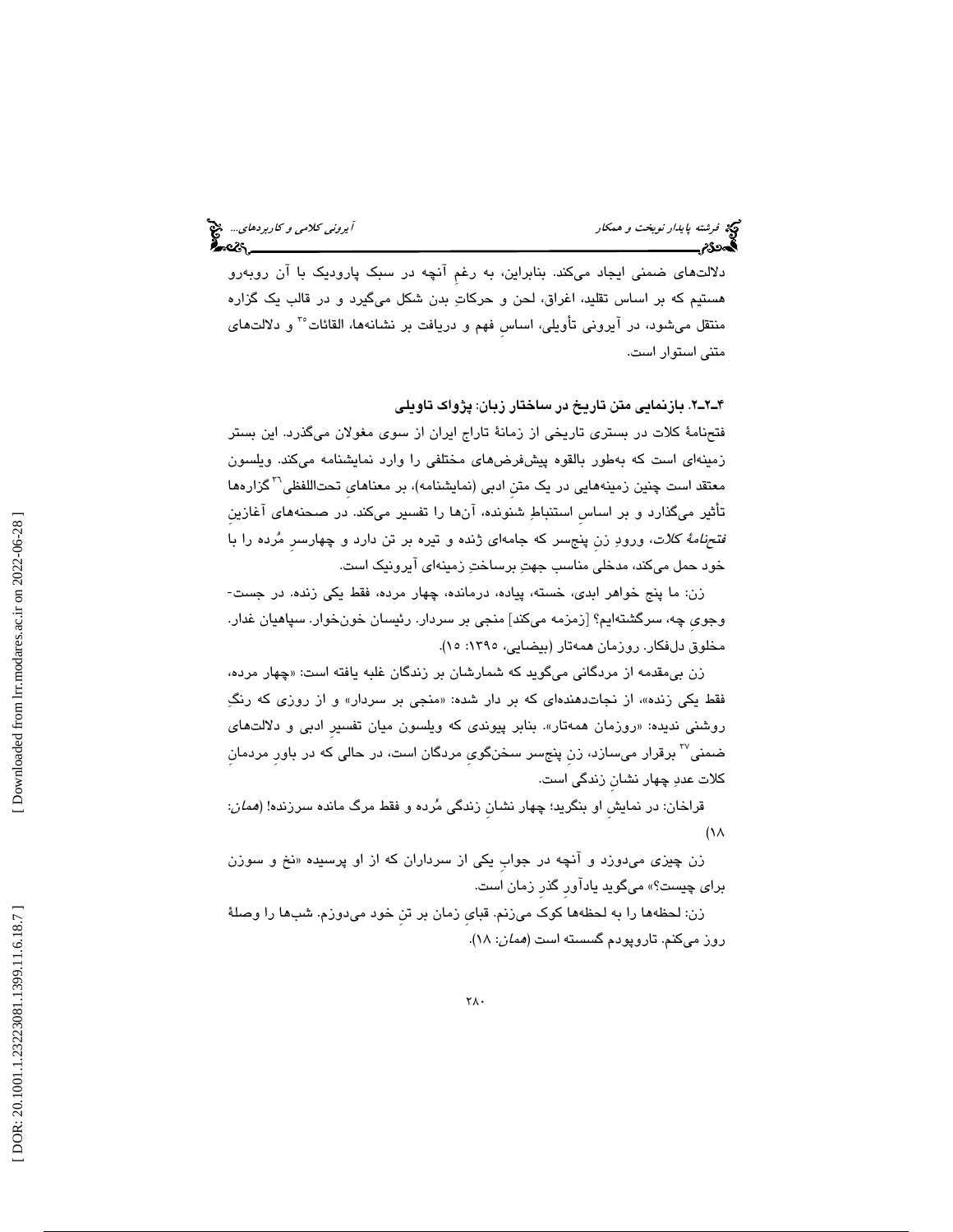و سپس در جواب توغایخان که پرسیده «این کیست، سایهای یا سایهای از سایهای؟» پاسخ مىدهد: «من اينهٔ شماام» (*همان*: ۲۰).

استعارهٔ اینه، «یاداور گذشتهای است که به زمان حال اجازه میدهد دمی خود را در ان ببيند» (قادري، :1390 152) تا مفهومِ فاتح و مغلوب در آن خود را بازبنمايد. اين بازنمايي، بدونِ درنظر گرفتنِ داستاني كه نمايش بر پاية آن شكل گرفته است، تفسير نخواهد شد. زن به باياوت، يكي از سرداران توغايخان ميگويد: «زشتي خود را در من بنگريد، در من فتح خويش را بنگريد.» توغاي به شنيدن اين سخن، دستور ميدهد كه زن را «از همهسو» بزنند و دینکیز فریاد میزند: «دستبدار امیر؛ او را کشتهاند، روز پیش، و روز پیشتر هم!» و به دنبال او، اينانچ: «چون بنگری در او تيرها پيش از اين نشسته!» (بيضايي، ١٣٩٥: ٢١). از منظر روايي، فتحنامة كلات بر زمينة تضاد ميان آنچه در صحنة زنِ پنجسر گفته ميشود و آنچه انجام ميشود، بنا ميگردد. در پايان اين صحنه، اينانچ از توغای ميپرسد «ای امير، ايا او بهراستي مُرده؟» و توغاي پاسخ ميدهد: «به پشتِ سر نگاه نكن، شايد خون او بيايد!» انها ميروند و قصه خوان، قصه از سر ميگيرد.

ویلسون میگوید پارهگفتارها<sup>۳۸</sup> اساس تفسیرهای مختلف هستند كه محدود به دستور زبان باقي نميمانند، بلكه به قلمرو كاربردشناسيِ زبان يا تئوريهاي زباني گسترش مييابند. (Wilson & sperber, 1992: 66). اين ويژگي البته ميان تفسير ادبي و فراتاريخي تمايزهايي برقرار ميسازد. به اين شكل كه حسِ آيرونيك نميتواند از طريقِ فرم يا صورت ساخته شود. از اين حيث، يك مدلِ كاربرديِ منطقي و توصيفي براي تحليلِ نحو و دستور زبان در پارهگفتارهايِ آيرونيك وجود ندارد. از جهتي ديگر تحليل آيروني، تفسير استراتژيِ گويندة پارهگفتارها و استخراجِ معناهاي لايهگون است. پارهگفتارها ممكن است به چند گزاره يا قضيه اشاره كنند، با اينهمه نميتوان آنها را به مجموعهاي مشخص از قضايا تقليل داد. پيشنهاد ويلسون در تفسير پارهگفتارهاي آيرونيك، درنظر گرفتنِ آنها بهمثابة يك فرايند استنباطي است كه تئوريهاي زبانشناختي، در جهت تكميل آن ياري ميرسانند. در صحنة مكالمة زنِ پنجسر با توغاي و سرداران، زن با تشبيه خود به آينه، زشتيِ كردار و افكارِ سرداران را به رويِ آنها آورده و با بياني آيرونيك پيروزي و فتحي را كه بهدست آوردهاند، در دل اين زشتي قرار ميدهد: «در من فتح خويش بنگريد» و با اين گفتار، ديگر تنها گذشته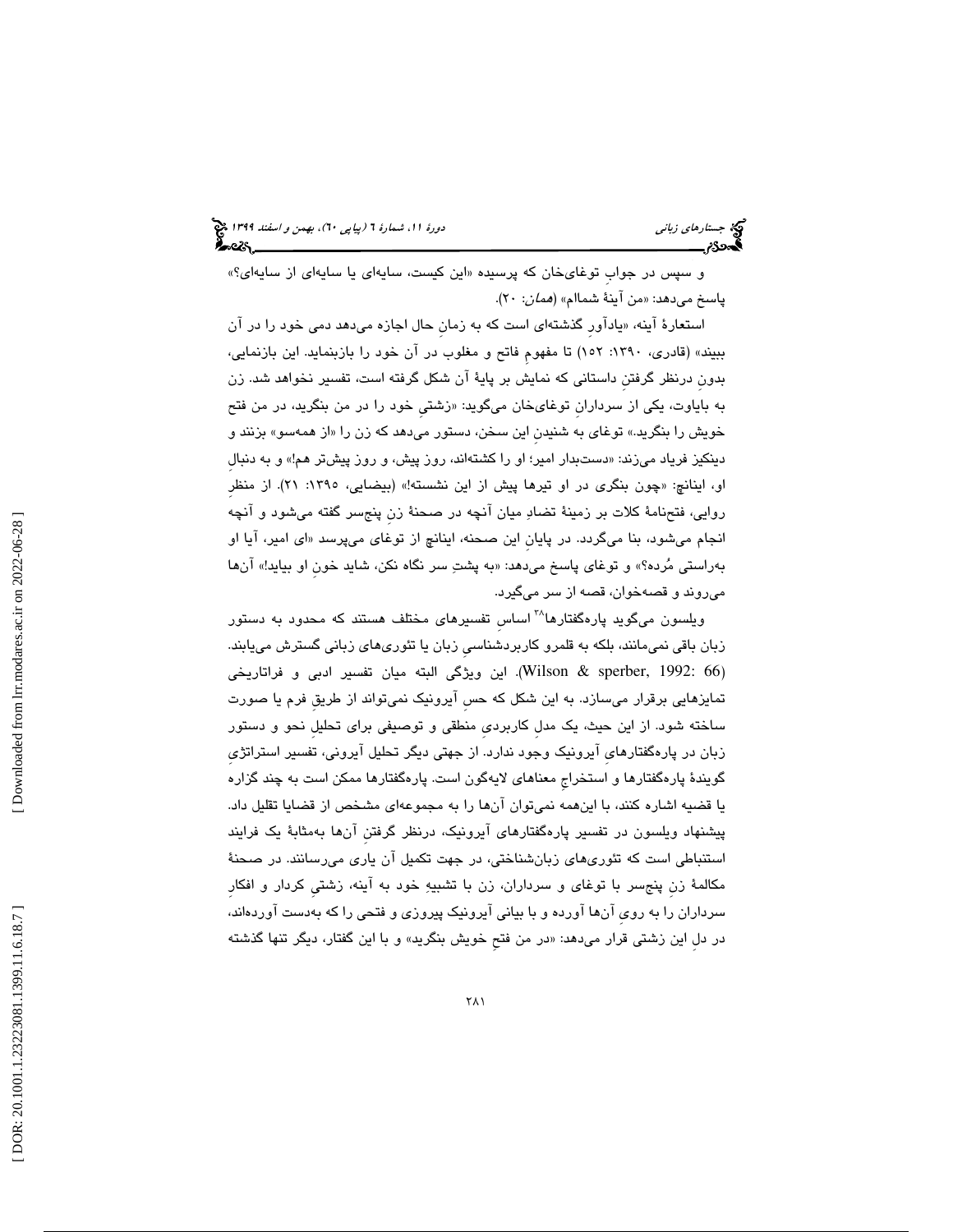فرشته پاي*دار نوبخت و همكار آيروني كلامي و كاربردهاي...*. في آير*وني كلامي و كاربردهاي...*. في آيروني كلامي و كاربردهاي...<br>**آيددن؟:**<br>ال

نيست كه به حال اجازه داده تا دمي بر روزهايِ رفته بنگرد، بلكه اين حال است كه بهمثابة آينهاي، سرانجامِ اعمالِ گذشتگان را بر آنها، بازمينماياند. تفسيرِ گفتارهايِ زنِ پنجسر از اين منظر، بهتمامي فاصلهاي استعاري را ميانِ زن و وقايعِ نمايشنامه و داستانِ اصليِ برقرار ميسازد. اين فاصلة استعاري كه به بياني آيرونيك ميانجامد از طريقِ تكرارِ حضورِ زن پنجسر، بخشي از ساختار متن ميشود، به شكلي كه ايدة آينه را تقويت ميكند. زن پنجسر پس از صحنة گفتوگو با سرداران توغاي در صفحة ،22 ناپيدا شده و دوباره در صفحة 96 ظاهر میگردد: «کی باشد که پیکی اید از در تبران ... تا بنگرد که ما چه کشیدیم از مغولان. گه شكسته گه ويران...» (بيضايي، :1395 96). از آن پس به اشكال مختلف نام او در ميان سخنانِ سرداران شنيده ميشود. توغاي هنگامي كه از زنده بودنِ تويخان آگاه ميشود، با ناگاه زن پنجسر را به خاطر می|ورد: «هوم، او زنی بود با پنجسر. [به بیرون] تنپوش رزم مرا بياوريد!» (همان: 135). همچنين، در صحنة منظرة آيبانو و توي، نام زني پنجسر بر زبانِ توي جاري ميشود:

آيبانو: در جهان نه توغاي ميماند و نه توي. اما كلاتست كه هميشه ميماند!

توي: اين سخنان را پيشتر هم شنيدهام -كجا؟ هاه؛ زني بود با پنجسر! (*همان*: ١٦٣).

در تاريخ آمده كه كلات، چهاردهبار از سويِ تيمور مورد تاراج قرار گرفت و هربار ناكام از فتح (اقبال آشتياني، ١٣٦٤: ٥٨). بهرام بيضايي در *فتحنامهٔ كلات*، تاريخ را باخواني نميكند، بلكه با نگاهي به آنچه اتفاق افتاده، روايتي را بر پاية آن ميسازد تا تلخيِ تجربههاي تاريخي را باز بنمايد. تمهيد فاصلهافكني ميانِ آنچه در گذشته رخ داده است و آنچه امروز تفسير ميشود، از طريقِ قصهخوان، پيرزنان آلان و داوران اجرا شده است. اين تمهيد درواقع سازوكار تاريخ را به شيوهاي آيرونيك بازنمايي ميكند.

قصهخوان: در ميانِ پردهنشينان فقط يكي ميداند طعم شكست تلخ؛ آيبانو تو آن تكي! (بيضايي، ١٣٩٥: ٤٢).

آيبانو: چه جنگي كه در آن بُردگان، مُردگاناند (*همان*: ۸۵).

تنوع و پيچيدگي كاربرد كلام، زمينة خوانشهاي مختلف و تفاسير متعددي را مهيا ميكند (يوسفيان، :1390 152). ويلسون بر اساسِ تلقيِ گرايس از آيرونيِ كلامي شرح ميدهد كه زمینههای تفسیر در یک بیان آیرونیک<sup>۲۹</sup> از طریق کشفِ پیچیدگیهای کلامی فراهم میشود.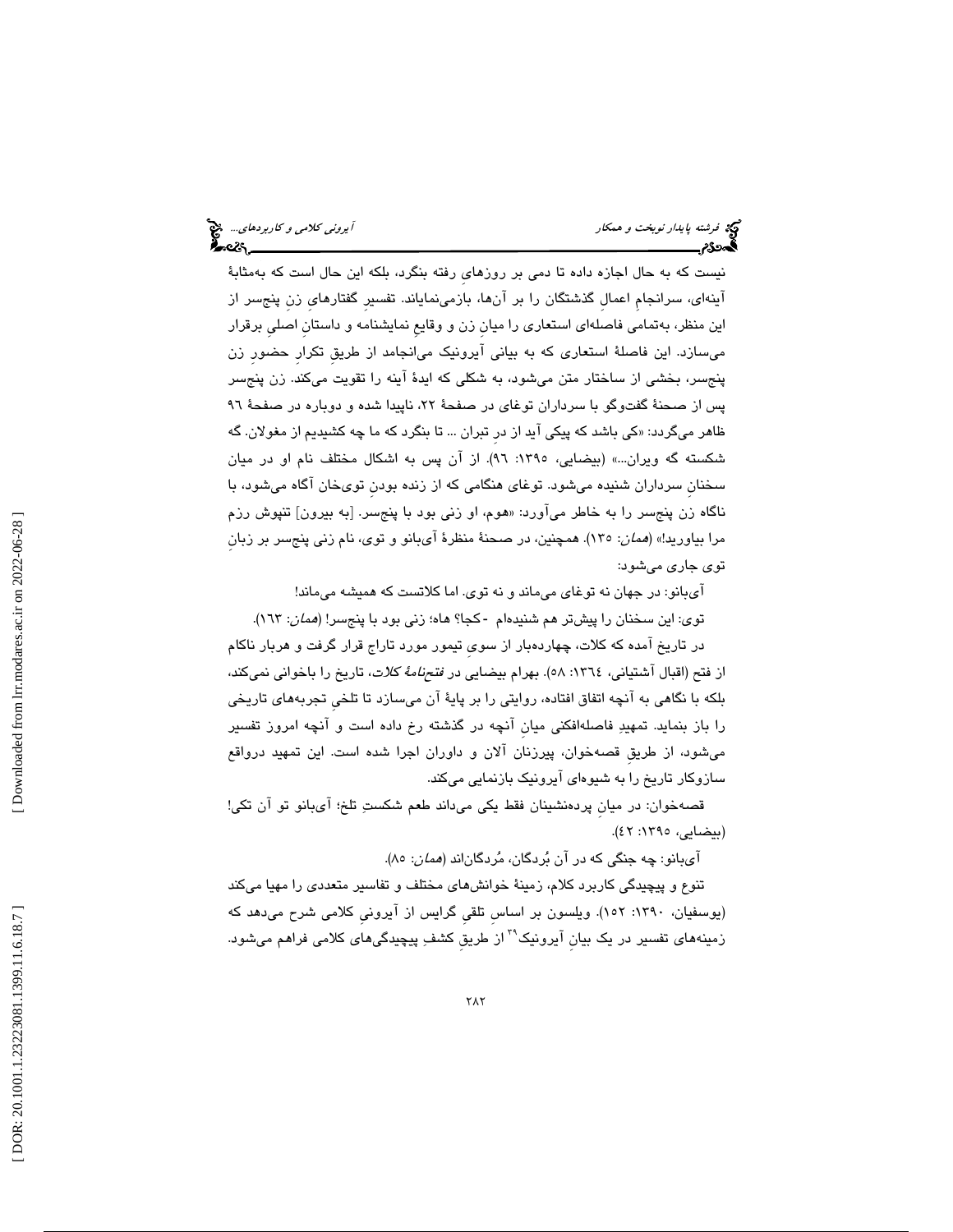از نظر ويلسون براي رسيدن به چنين كيفيتي در تفسيرِ كلام، لازم است معناي اوليه و تحتالفظي كلام را اساسي براي تعمق در معناهاي ديگر قرار داد (5 :Wilson, 2006). در فتحنامة كلات، زمينة متن، تاريخ است و بنابراين بهطور مشخص پيشفرضهاي تاريخي مطرح است. با اين تفاوت كه داستاني كه بيضايي ساخته، روايتي خيالي و برساخته است كه دلالت بر وقايع تاريخي دارد. نيم از بارِ اين موقعيت آيرونيك در فتحنامة كلات، بر دوشِ تاريخ و نيمي ديگر بر عهدة زبان است. از اين حيث پارهگفتارهاي نمايشنامه غالباً به فراتر از جريانات درونِ متن اشاره دارند. صحنة گفتوگوي پيرزنان آلان و آيبانو پس از فتحِ كلات توسط توغاي، مصداقي است بر آنچه گفته شد.

 آيبانو: مدعيان كلات؛ خانات و ملوك اطراف كمين كرده، سر زده، از پسِ كوه سرزدند. چه جنگي كه در آن بردگان، مردگاناند.

پيرزن دوم: [ضجه ميزند] روزِ نجات كي ميرسي؟ پيرزن چهارم: كلاتيان سرنگوني فاتح را هميشه منتظر بودند؛ چون جشنِ سال نو.

پيرزن اول: اما در آن شادي ندانستند كه از چاه درآمده در چاه ديگرند!

 آيبانو: اين چاهي است كه يا من در آن ميافتم، يا فاتحِ نو را در آن بهسر ميافكنم! (بيضايي، ١٣٩٥: ٨٥).

مدعياني كه آيبانو از آنها سخن ميگويد، فاتحاني هستند كه سرنگونيشان آرزوي مردمِ كلات است. آنها درواقع تاراجگران اند كه نه فتحشان براي مردم شادي و آزادي ميآورد و نه شكستشان. سهمِ مردم در هر دو صورت، زخمهايي است كه بر جان و تنشان میٰنشیند. ضـُـبـهٔ پیرزن دوم و انچه بلافاصله بر زبان میںراند، «روز نجات کی میںسی؟» اشارهاي آيرونيك است كه معنايِ سخنِ آيبانو را از زمينة داستاني به فرامتني تاريخي گسترش ميدهد و آنچه را در ادامه پيرزن اول و چهارم و آي بانو بيان ميدارند واجد اشارهاي كنايي ميسازند؛ به اين معنا كه شاديِ فاتحان برابر با رنجِ مردمان است و بر عكس، شاديِ مردمان در سرنگونيِ فاتحان است. آيبانو بهمثابة همان منجي كه پيرزن دوم ظهورش را آرزو ميكند، اين شادي را افتادن مردم از چاهي به چاه ديگر ميداند و نجات واقعي را در افكندن فاتحان در چاه اعلام ميكند: «اين چاهي است كه يا من در ان ميافتم، يا فاتح نو را در ان بهسر ميافكنم!» انديشهاي كه در ادامه ان را به عمل درمي[ورد: «اين كلمات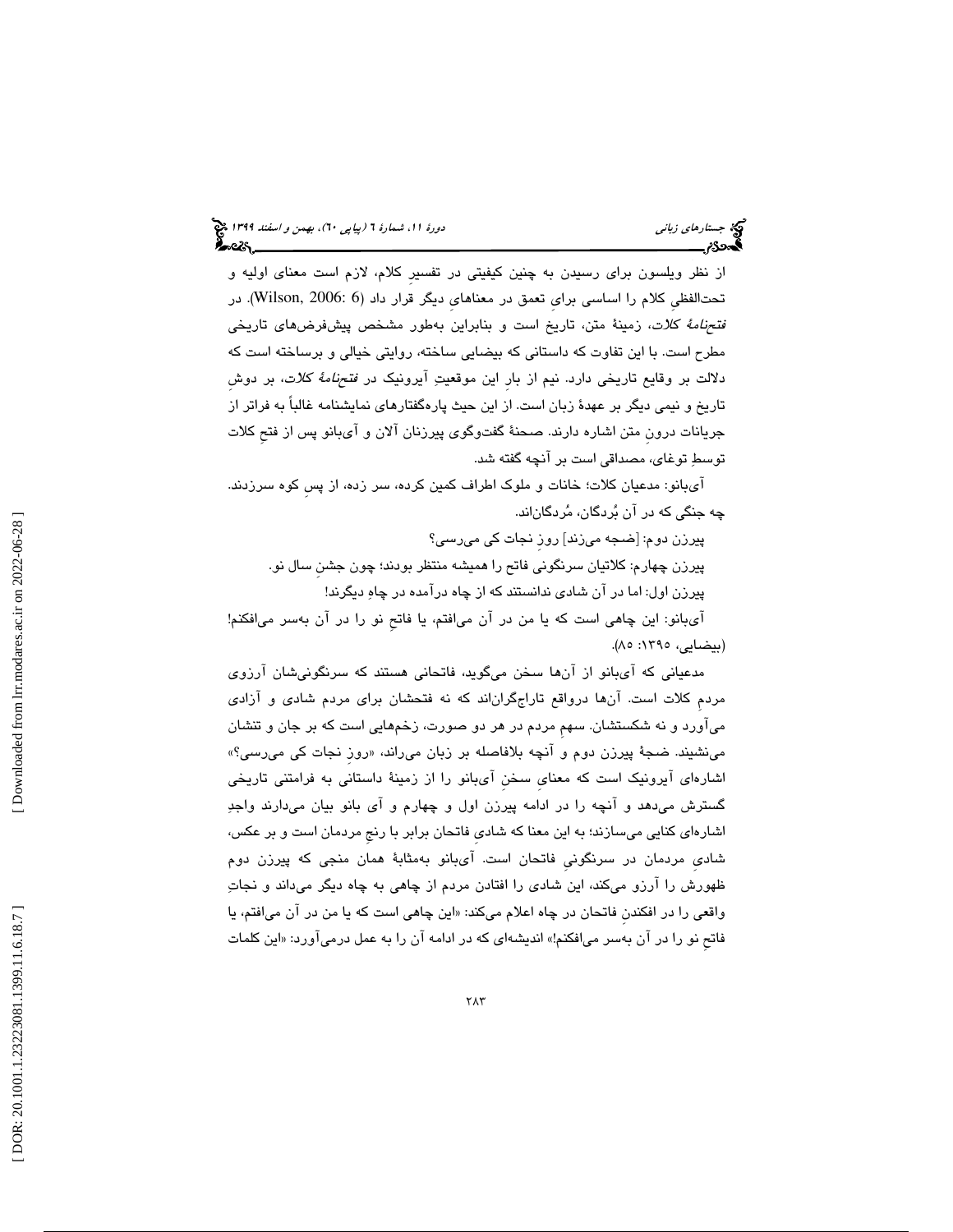| آیرونی کلامی و کاربردهای چخ<br>۱۳۵۵ - |
|---------------------------------------|
|                                       |

 همهجا پراكنده شود؛ زنان فرزندان خود را با نفرت از جنگ بهدنيا بياورند. دنيا بهدست قهرمانان خراب شده؛ با ماست كه بسازيمش» (همان: 170 ).

و اين انديشهاي است كه ابتدا با زنِ پنجسر و سپستر با ورود آيبانو جهت تجهيزِ سپاه در نمايشنامه گسترش مييابند. اگرچه شخصيت آيبانو در عمل اقدام به مقدماتي همچون طراحي نقشة جنگ و آرايشِ نظامي ميكند، اما ابزارِ اصلي در دست بيضايي برايِ بازنماييِ انديشة اصليِ متن، كلام است. كلامي كه يكسر در تضادها خود را آشكار ميسازد. تضاد فتح و جنگ، عشق و نفرت، زندگي و مرگ، تن و روح. آي بانو به شيوة دو سردارِ جنگجو وارد كارزار ميشود و پس از پيروزي به شيوة خود، اعلام خونبس ميكند.

 آي بانو: آن كه شمشير نهاده، پارهپوش و گرسنه نماند. خونخواهي بس است؛ بس ـ كه مرگ بدين زندگيها كه از ما ستانده چنين عمر دراز يافته است (*همان*: ١٦٨).

بيضايي به رغمِ كوششي كه براي عدمِ ارائة تفسيرِ متعهدانه از رويدادهايِ گذشته انجام ميدهد، نمايشنامة فتحنامة كلات را رسالتگونه به پايان ميرساند و با بخشيدن منشور حكومتداري به آيبانو، گريزي از نياز مردم به حكومت بهمثابة قدرتي كه بهضرورت و همواره توان چیدمان تهمیداتی داشته باشد، نمیبیند و این کلان آیرونی نمایشنامهٔ *فتحنامهٔ* كلات است كه مفاهيم در بسترِ آن چندگانه و متعدد تفسير و معنا ميشوند.

#### 5. نتيجه

از آنجا که تاريخ تنها از طريق متونی در دسترس ماست، بازنمايی آنها در قالب ساختارهاي زباني و كلامي به درك و فهم از رخدادهاي تاريخي منجر ميشود. آيروني كلامي كه در بلاغت كلاسيك يوناني نوعي شگرد يا فن بلاغي به حساب ميآيد، از منظر ايدة فراتاريخنگاري ساختار و ظرفيتي گسترده براي رويارويي با وقايعِ تاريخي است به كه واسطهٔ دو زمینهٔ «فرمی» و «بافتی» در زبان بروز مییابد. زمینهٔ فرمی استوار بر فرمهای نحوي و واژگاني و كنشهاي گفتاري و زمينههاي بافتي، استوار بر اشارات دلالتگرانه و تفسيري است. بررسي عملكرد آيروني كلامي رد اين پژوهش نشان ميدهد كه در زمينة فرمهاي زباني، ها شاخصه در دو سطح تجربي و نظري عمل ميكنند؛ به اين شكل كه معنا به پارهگفتارها محدود نميماند، بلكه همراه با حركات بدن، لحن و اصوات، بيان ميشود و در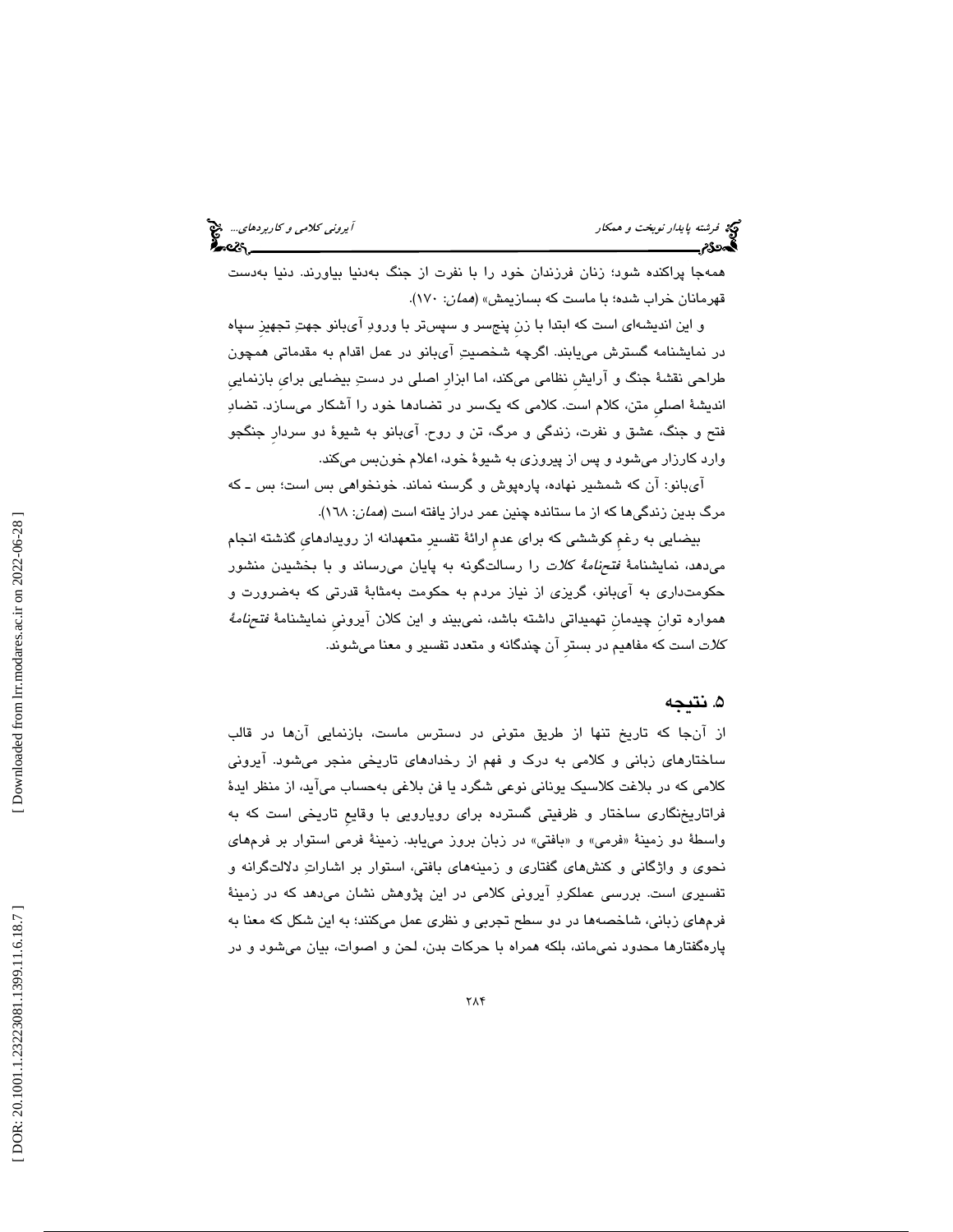رابطه با تجاربِ مخاطبِ قرار مي گيرد و منتقل ميشود. بر اين اساس، در نمايشنامهٔ ج*نگنامهٔ غلامان*، پارهگفتارها گاه با هدف مضحكه ادا ميشوند، اما بهگونهای در ساختار كلامی و در رابطه با فرا ـ متنِ تاريخ قرار ميگيرند كه معنايي نهفته را انعكاس ميدهند از. منظرِ تفسيري، با گونهاي رفتارِ زباني روبه رو هستيم كه در آن بابِ تأويل بر متن گشوده است. بنابراين، فهمِ اين نوع از آيروني در پرتوِ فهمِ متن در بافتي است كه متن در آن خوانده (يا تماشا) ميشود از. منظر فراتاريخنگاري اين نوع از آيروني، ارجاعات مدام ميان حال و گذشته ايجاد ميكند و تاريخ را بهمثابهٔ فرامتني كه متن اصلي در آن شكل پذيرفته است، تلقي ميكند. از اين حيث، در نمايشنامهٔ *فتحنامهٔ كلات*، مفاهيم در رابطه با پيشفرضها و زمينهٔ متن برساخته ميشوند. به بياني، معنا تنها از طريقِ گزارههاي كلامي منتقل نميشود، بلكه به شكلي آيرونيك بيان ميشود.

 در پايان ذكر اين نكته ضروري به نظر ميرسد كه بررسيِ نظرية فراتاريخنگاري و همچنین تئوریهایِ شارحِ آیرونی کلامی نشان می<mark>دهد که چه هنگامی که با آیرونی بهمثاب</mark>هٔ يك گزارة كلامي روبه رو هستيم و چه هنگامي با كه آيروني به مثابة يك برجستگي زباني مواجه هستيم، ناگزير به فراروي از دستور زبان و نحو، و تحليلِ كابردي و عمليِ پارهگفتارهای ایرونیک هستیم، زیرا حس ایرونیک تنها از طریق فرم زبان ساخته نمیشود، بلكه در رابطهاي بينابيني ميانِ تجاربِ مخاطب و متن صورت ميپذيرد از. اين رو يك مدل كابرديِ منطقي براي تحليل آيروني وجود ندارد .

### 6. پينوشت ها

- 1. Hayden White (1928-2018)
- 2. Representation
- 3. Recitation
- 4. Deirdre Wilson & Sperber
- 5. Stephen Jay Greenbelt (1943)
- 6. literary thinking
- 7. Discourse of Truth
- 8. Poetic logic
- 9. Vico
- 10. Linguistic universals
- 11. poetic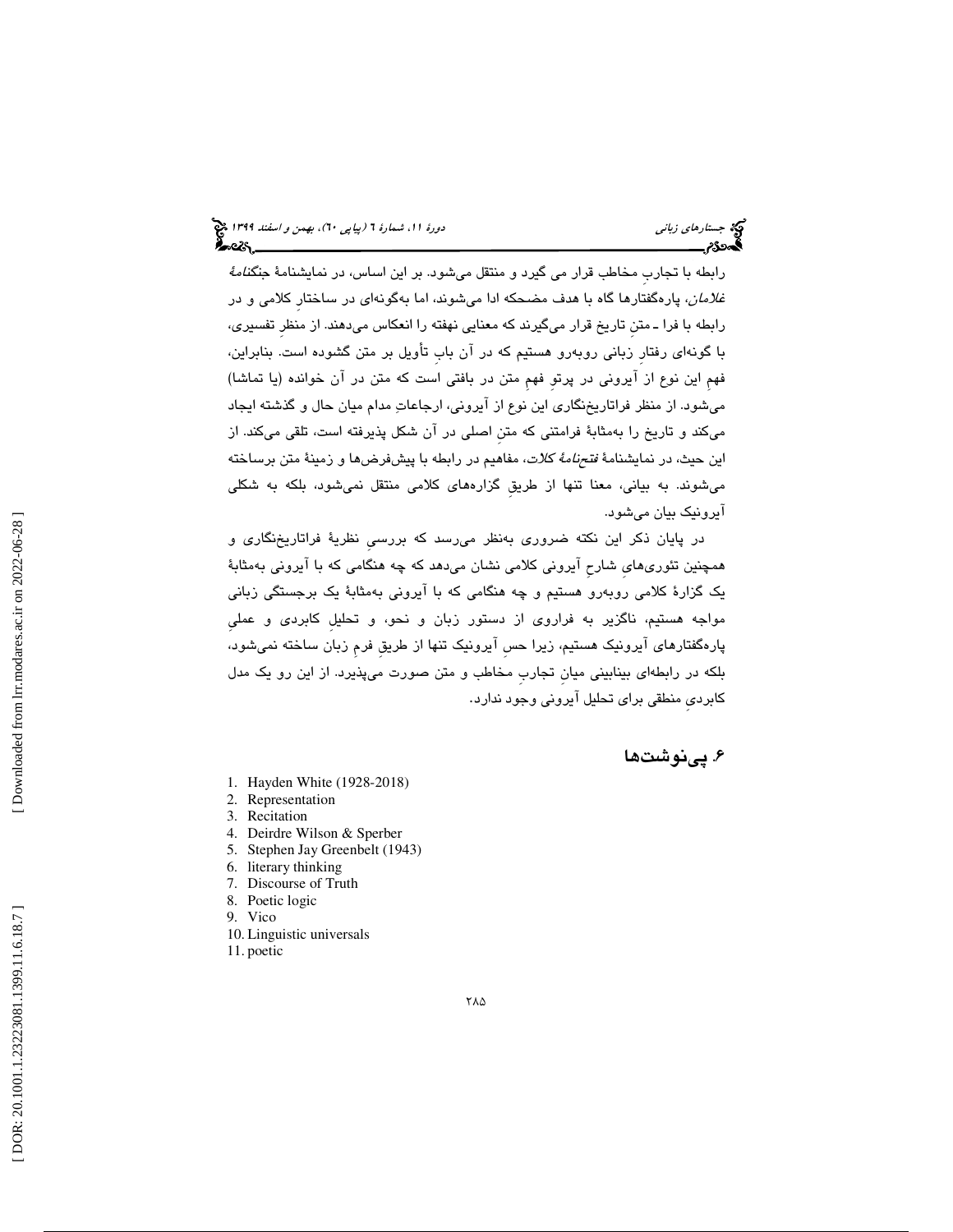فرشته پاي*دار نوبخت و همكار آيروني كلامي و كاربردهاي..*. في<mark>ن</mark><br>**آيده كاربردهاي... ايروني كلامي ايروني كلامي و كاربردهاي... في كاربردهاي... في كاربردهاي... في ايران كلامي ايران** ?∽વ્લ્ય

- 12. Verbal irony
- 13. Contemplative 14. Executive
- 15. Trope
- 16. Self-deprecation
- 17. Quintilian c. 35-c. 100 AD
- 18. Praise-by-blame
- 19. Context
- 20. Figure
- 21. echoic mention or pretense
- 22. Parody
- 23. Verbal mimicry
- 24. Onomatopoeia
- 25. Phonological form
- 26. Speech acts
- 27. Irony as echoic interpretations or echo
- 28. Performance
- 29. empirically
- 30. Impersonation
- 31. Guest
- 32. Irony as echoic interpretations
- 33. Figurative meaning
- 34. Attitude
- 35. inductions
- 36. Literal meaning
- 37. Contextual implications
- 38. Utterance
- 39. ironical quotations

#### منابع

- اخوانثالث، م. (١٣٧٤). *نقيضه و نقيضهسازان*. به كوشش و. دروديان. تهران: علمي فرهنگي
- اصفهاني، ( غ. 1392 .) آيروني زباني در مقامات ابوسعيد ابوالخير . پژوهشهاي ادبي و بلاغ*ی، ٤،* ١٢٦–١٤٣.
- اقبالآشتياني، ع. (١٣٦٤). ت*اريخ مغول از حملهٔ چنگيز تا تشكيل دولت تيموري*. تهران: اميركبير.
- آقاجری، س.ه. (١٣٩٦). رهيافت پسامدرنيستی به تاريخ: هايدن وايت. خ*ردنامه، ١٨*، ١٣-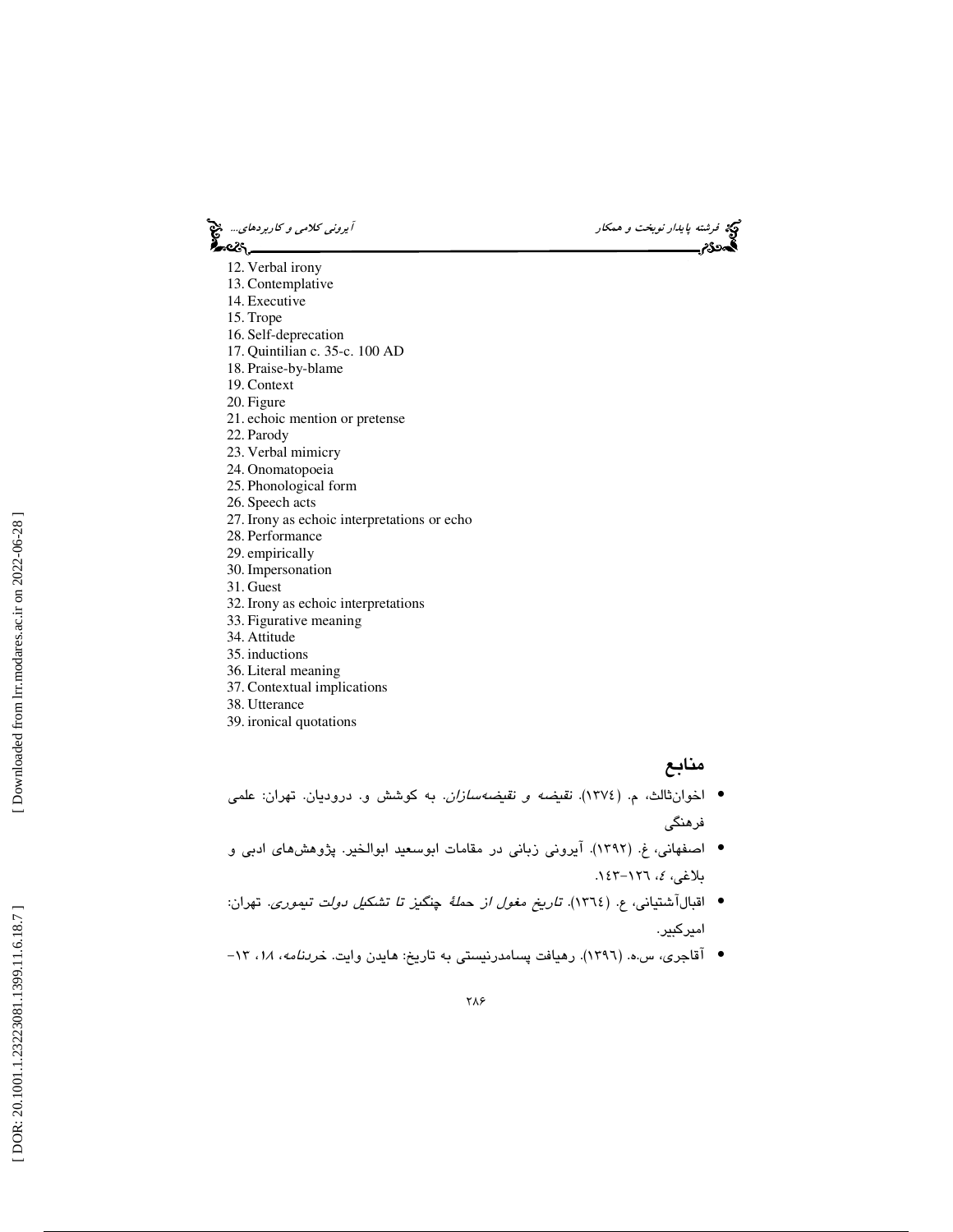## (پياپي 60)، بهمن و اسفند 1399 جستارهاي زباني دورة ،11 شمارة 6

 $\tau\tau$ 

 $-5 - 9.66$ 

- بهرهمند، ز. (۱۳۸۹). آيروني و تفاوت آن با طنز و صنايع بلاغي مشابه. *متنپژوهي ادبي،* 
	- بيضايي، ب. (١٣٨٠). جن*گنامهٔ غلامان.* تهران: روشنگران و مطالعات زنان
	- بيضايي، ب. (١٣٩٥). *فتحنامهٔ كلات*. تهران: روشنگران و مطالعات زنان
- پاينده، ( ح. 1384 . ) تاريخ بهمنزلة داستان: رويكرد پسامدرنيستي به تاريخ در داستان میزگرد. *نامهٔ فرهنگستان، ۳ (*۲۷)، ۱۶۳–۱۰۷.
- رحمانیفر، س.، و روحالله، ه. (١٣٩٤). نقد پژوهشهای آیرونیشناسی فارسی (ناهمخوانی نمونههای فارسی با مفهوم اصلی در بلاغت عربی). *نقد ادبی، ۳۲،* ۱۷۱–۱۹۳.
- قادری، ب. (١٣٩٠). چشم *ندان ادبيات نمايشي، گذر از ارسطو به پسامدرنيسم و پسااستعمار*. آبادان: پرسش.
- كيركگور، س. (١٩٨٩). *مفهوم آيرونى با ارجاع مدام به سقراط*. ترجمهٔ صالح نجفی(۱۳۹۰). تهران: نشر مرکز
- مشهدي، م.ا،. اتحادي، و ح،. عبادينژاد، ل. ( 1398 .) بلاغت استفهام در بوستان سعدي . جستارهای زبان*ی، ٤* (٥٢)، ۱٤٣– ۱۷۲.
	- ميلاني، ع. (١٣٨٧). ت*جدد و تجددستيزي در ايران*. مجموعه مقالات. تهران: اختران.
	- نجوميان، ا.ع. (١٣٨٥)، تاريخ، زبان و روايت. *پژوهشنامهٔ علومانساني، ٥٢ ه*، ٣٠٥-٣١٨.
- يوسفيان كناري، م.ج. ( 1390 .) تحليل سبك گفتارهاي نمايشي در ملودي شهر باراني اثر اكبر رادي با تكيه بر اشارتگرهاي مكالمهاي. *نقد ادبي، ١٦،* ٢٤٩-١٧٦.
- يوسفيان كناري، م.ج،. و كياني، م. ( 1394 . ) بررسي ضربانهاي گفتوگويي و كاركردهاي نمايشي آن در چهار نمايشنامه از محمد <mark>يعق</mark>وبي. *جستارهاي زباني، ۲* (۲۳)، ۲۰ – ۲۲۶.

#### **References**

- Aghajari, S. H. (2017). Postmodernism approach to history : Hayden White. *Kherad Nameh*, *18*, 13-33. [In Persian].
- Akhavansales, M. (1995). *Contradications and controversies*. To try: V. Darodian. Tehran: Elmifarhangi .[In Persian].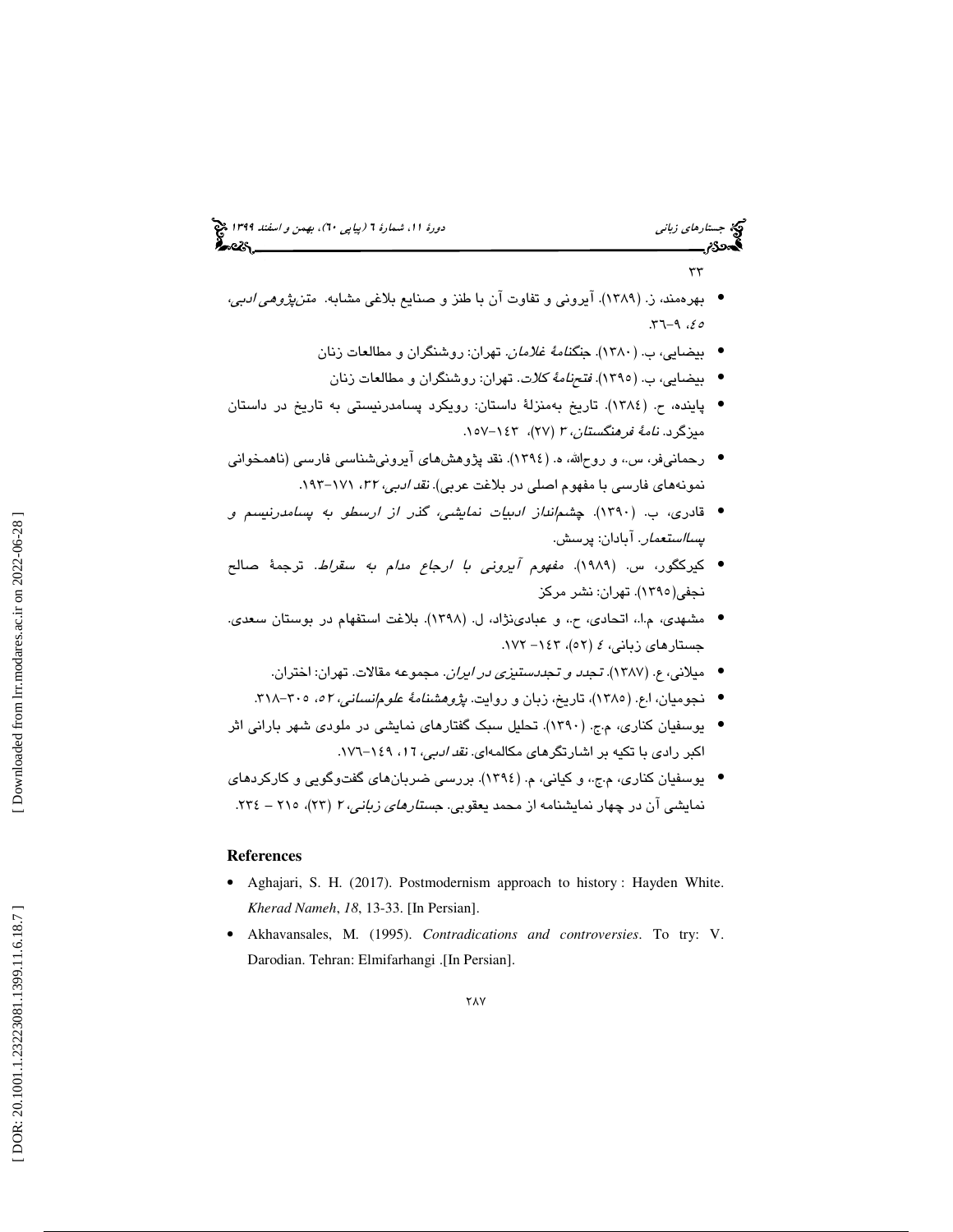## ેન્વ્ટર



- Bahremand, Z. (2010). Irony and its difference whit humor and similar rhetorical industries. *Literary text Research*, *45*, 9-36. [In Persian].
- Beizaie, B. (2001). *Jangnameh Gholaman*. Tehran : Roshangaran & Womans Studies.[In Persian].
- Beizaie, B. (2016). *Fathnameh Kallat*, Tehran : Roshangaran & Womans Studies.[In Persian].
- Burke, P. (2013). *Metahistory: Before and after*. Emmanuel College, Cambridge, UK, Published online: 24 Sep.
- Domanska, E. (1998). *Essay*: Hayden White: Beyond Irony.
- EghbalAshtini, A. (1985). *The history of the Mongols from Genesis of the Timurd*. Tehran: Amirkabir. [In Persian].
- Esfahani, Gh. (2013). Verbal irony in the authorities of Abu Saeed Abu'l Khayr. *Literary and Rhetorical Research*, *4*, 126-143.[In Persian].
- Ghaderi, B. (2011). *A View of Dramatic Literature*. Abadan : Porsesh.[In Persian].
- Grinter, A. (2017). Narrative and history: Hayden White`s objections to scientistic changes to the study of history. *Social Philosopher*, *13*(1), 2017
- Kierkegaard, S. (1989). *The Concept of Irony*. Translated by Saleh Najafi (2016). Tehran : Markaz.[In Persian].
- Lodge, D. ed. (2000). *Modern criticism and theory*. London: Longman. Harlow
- Mashhadi, M. A., Ettehadi, H., & Ebadinezhad, L. (2019). Inquest rhetoric in Saadi`s Boustan. *Language Related Research*, *4* (52), 143- 172.[In Persian].
- Milani, A. (2008). *Modernity and Antimodernity in Iran*. Tehran: Akhtaran.[In Persian].
- Nojoumian, A. A. (2006). History, language and narrative. *Jorunal of Humanities*, *52*, 305-318.[In Persian].
- Parrill, F. & Kimbara ,I.(2006). "Seeing and hearing double: The influence of